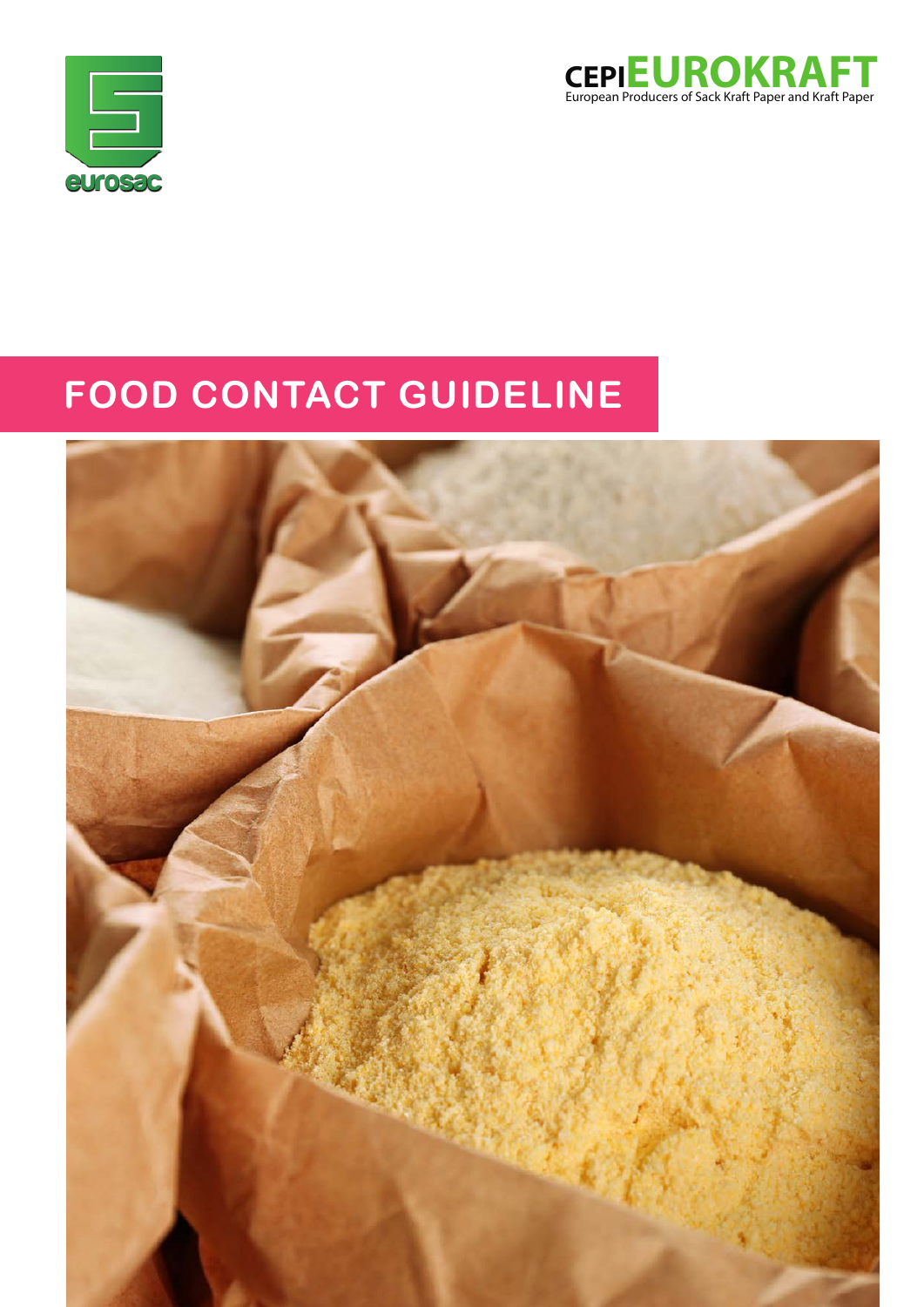### <span id="page-1-0"></span>**FOREWORD**



The objectives of the European Paper Sack Research Group (ESG) are to:

- Establish a scientific knowledge base and to present facts to support lobbying business in Eurosac and CEPI Eurokraft
- Provide models and tools that support individual member companies in their development of the paper sack system
- Help and support members to comply with new directives and laws in the paper sack area.

**The main purpose of the ESG Food Contact Guideline is to propose a structured way to handle food contact legislation as a support to the paper sack manufacturer.** It should be emphasised though **that food contact legislation is very complex and should be handled by a knowledgeable person** in the company.

The scope of the guideline is limited to legislations and recommendations covering the safety of food contact materials and articles. Legislation dealing with environmental matters, such as the REACH regulation (Registration, Evaluation, Authorisation and Restriction of Chemicals) are not within the scope of this guideline. Furthermore, the guideline covers legislations and recommendations in place on the European market.

The ESG Food Contact Guideline has the objective to make the sack producer understand his responsibilities in relation to different regulations. The guideline shows how and when these different regulations are needed to be met depending on the composition of the paper sack, type of food product, temperatures and time during storage, input materials, etc. It clarifies who is responsible for what and when in the "lifetime" of a paper sack, from production of input materials to emptying of the food product contained within the paper sack.

The guideline also transfers some learnings about existing regulations and directives and shows where these can be found in their full extent.

The revised CEPI/CITPA Food Contact Guideline was published on April 9<sup>th</sup>, 2019. In some cases, this guideline and the ESG Guideline are overlapping but should be seen as complimentary documents.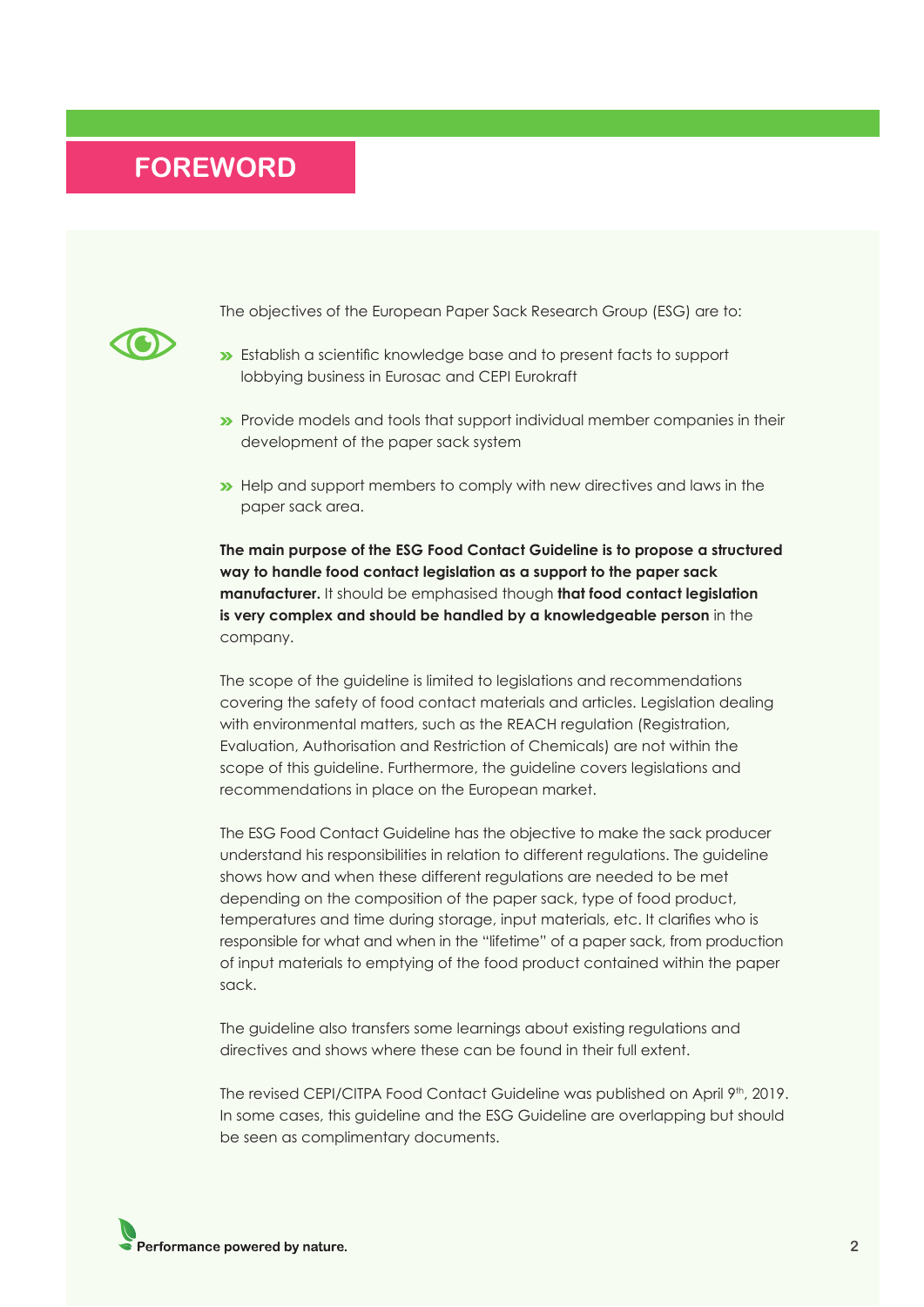### **PRODUCED BY**

The ESG Food Contact Guideline has been prepared on the initiative of Eurosac and CEPI Eurokraft within the frame of the ESG – European Paper Sack Research Group.

The Guideline has been prepared by **Susanna Andersson**, RISE.

To support the work there has been a Reference Committee with members:

**Brian Ameys, Mondi Maibritt Jensen, Segezha Packaging Kennert Johansson, CEPI Eurokraft Michael Merschmann, dy-pack Verpackungen Gustav Dyckerhoff Will Pedersen, Nordic Paper Mikael Peterson, BillerudKorsnäs Catherine Plitzko-Kerninon, Eurosac Petra Resch, Starkraft Silvia Sebastianelli, Fiorini Packaging Michael Sturges, RISE Francesco Toson, Sacchettificio Nazionale G. Corazza**

ESG Food Contact Guideline, 3<sup>rd</sup> edition, Eurosac, Paris and CEPI Eurokraft, Stockholm, May 2020.

Cover photo by ©Africa Studio - stock.adobe.com

Copies can be downloaded from Eurosac and CEPI Eurokraft websites.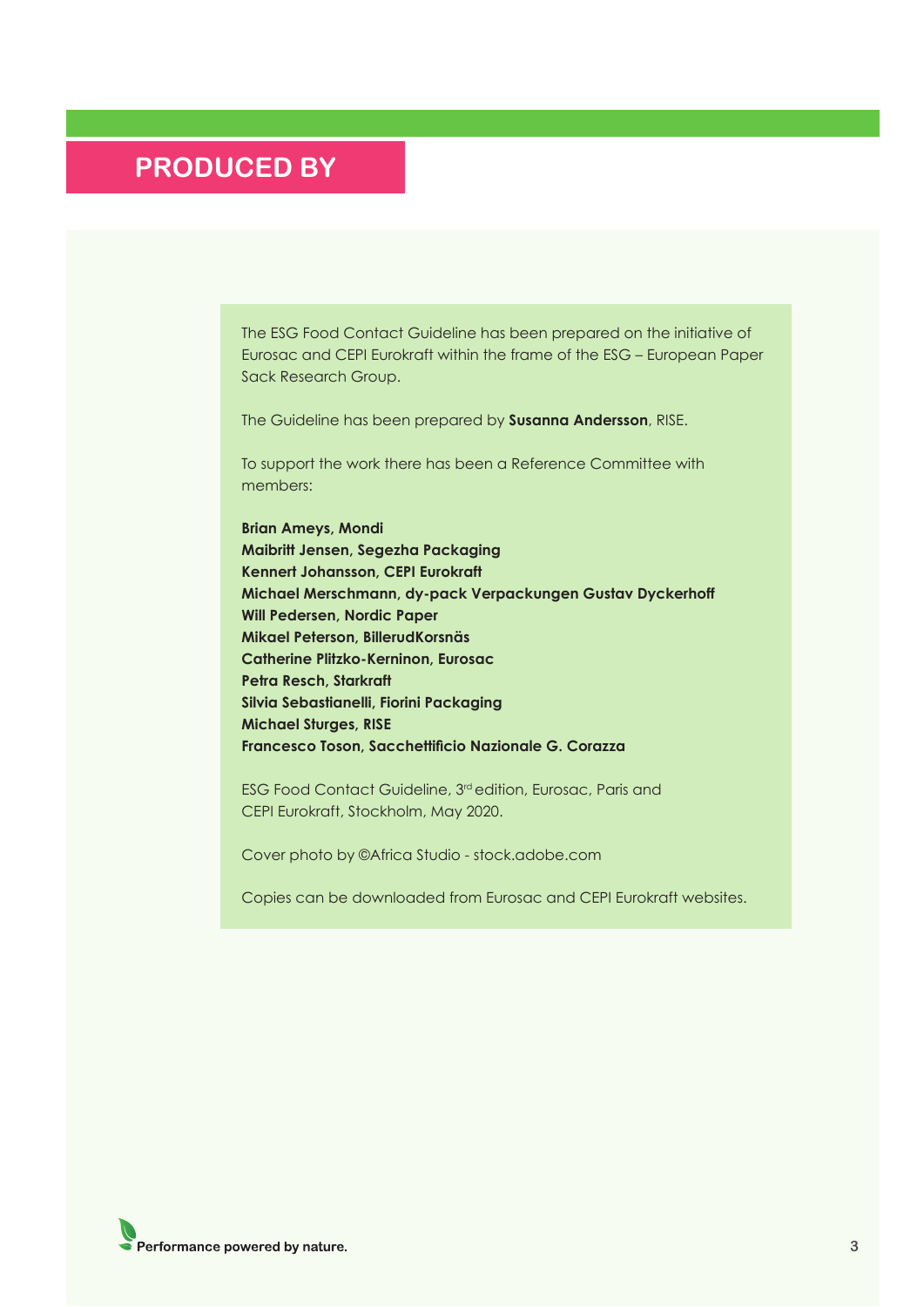# **TABLE OF CONTENTS**

| Foreword                                                                                                                                                                                                        | $\overline{2}$           |
|-----------------------------------------------------------------------------------------------------------------------------------------------------------------------------------------------------------------|--------------------------|
| Chapter 1 Introduction to the guideline                                                                                                                                                                         | 5                        |
| Chapter 2 Introduction to food contact regulations<br>EU regulations<br>National recommendations on paper and paperboard<br>National recommendations on printing inks<br>Guidelines                             | 7<br>8<br>12<br>13<br>14 |
| <b>Chapter 3</b> National regulations and mutual recognition                                                                                                                                                    | 15                       |
| <b>Chapter 4</b> ESG/Key seven steps to food contact compliance<br>E - Establish background prerequisites<br>S-Specify sack construction and applicable legislation<br>G - Generate compliance with legislation | 16<br>19<br>20<br>23     |
| <b>Chapter 5 Labelling</b>                                                                                                                                                                                      | 28                       |
| <b>Annex I</b> Non-intentionally added substances (NIAS)                                                                                                                                                        | 29                       |
| <b>Annex II</b> Recycled materials for food contact                                                                                                                                                             | 30                       |
| <b>Annex III</b> Migration testing                                                                                                                                                                              | 31                       |
| <b>Annex IV</b> Presence of national legislations, recommendations and<br>standards for materials with no EU harmonized specific measure                                                                        | 32                       |
| <b>Annex V Links</b>                                                                                                                                                                                            | 33                       |
| <b>Annex VI Glossary</b>                                                                                                                                                                                        | 35                       |

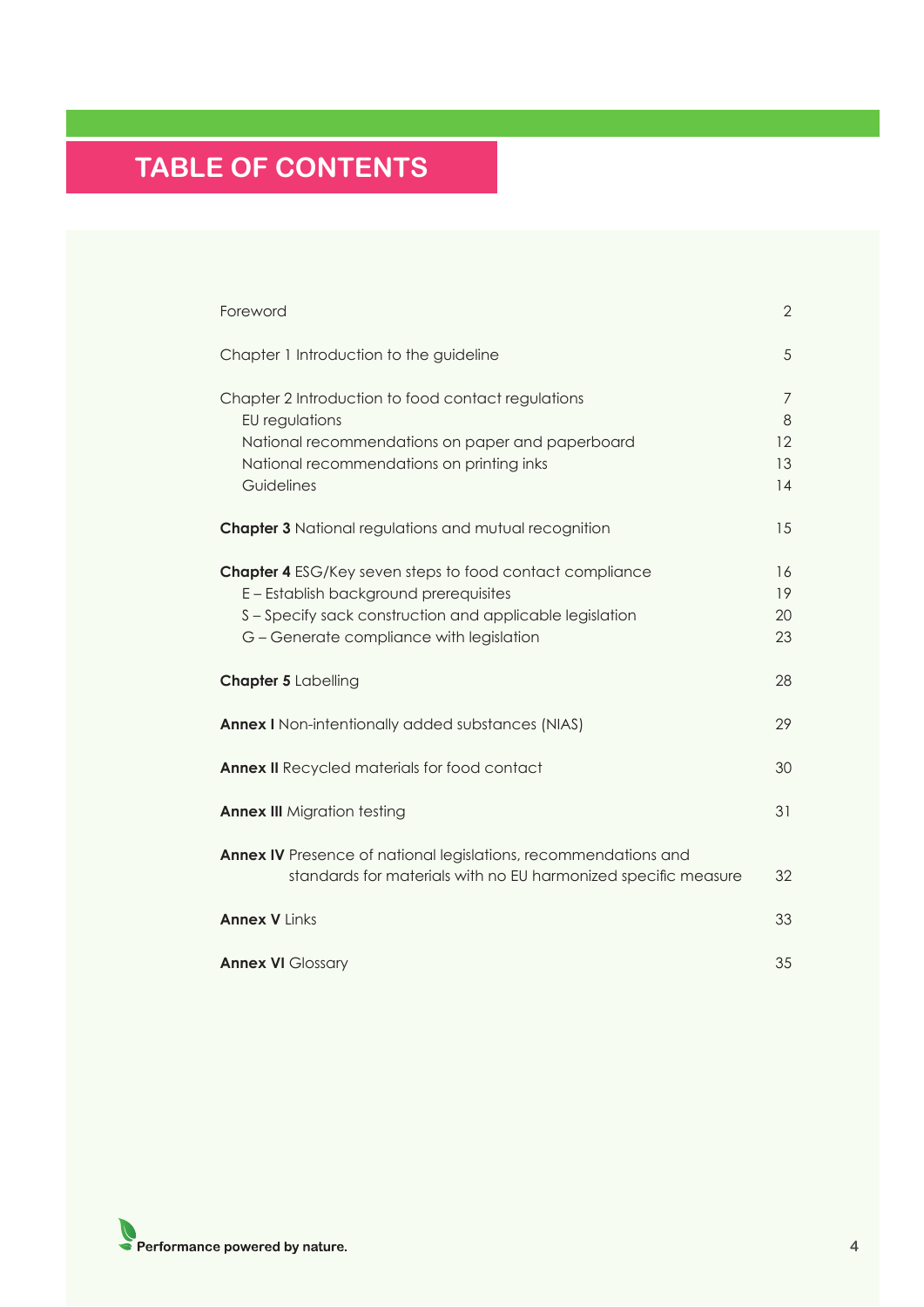### <span id="page-4-0"></span>**Introduction to the guideline**

The main component in a paper sack is paper, to a large extent based on virgin fibres, combined with plastics, metals, inks, adhesives, glue, etc. In addition, chemicals to enhance process or packaging performance are needed to provide today's paper sacks with properties that meet the various demands. When food comes into contact with paper sacks a mass transfer process of these chemicals into the food might start and lead to varying concentrations of these chemicals in the packed food. This process is called chemical migration of substances.

There are regulations and recommendations in place to ensure that materials are safe to use in contact with food.



**Food contact materials are defined as:**

- **»** materials that are already in contact with food such as the packaging of **prepacked food**
- **»** materials that are intended to come into contact with food, such as cups, **dishes and cutlery**
- **»** materials that can reasonably be expected to be brought into contact with **food such as food preparation areas or the inner walls and shelves of refrigerators.**

Food products which will be in contact with the material can be of varying character: they can be fatty on the surface, they can contain fat, they can be dry or moist. The migration of substances from the food contact material to the food is dependent on several parameters, for example type of food, characteristics of the chemicals as well as the time and temperature during storage. Migration of chemicals can be investigated through migration testing with simulants. A food simulant is a test medium that mimics food in its behaviour. The food simulant is used to mimic migration from food contact materials into the food. The amount of substances in the packaging material which might migrate can be investigated by extraction testing.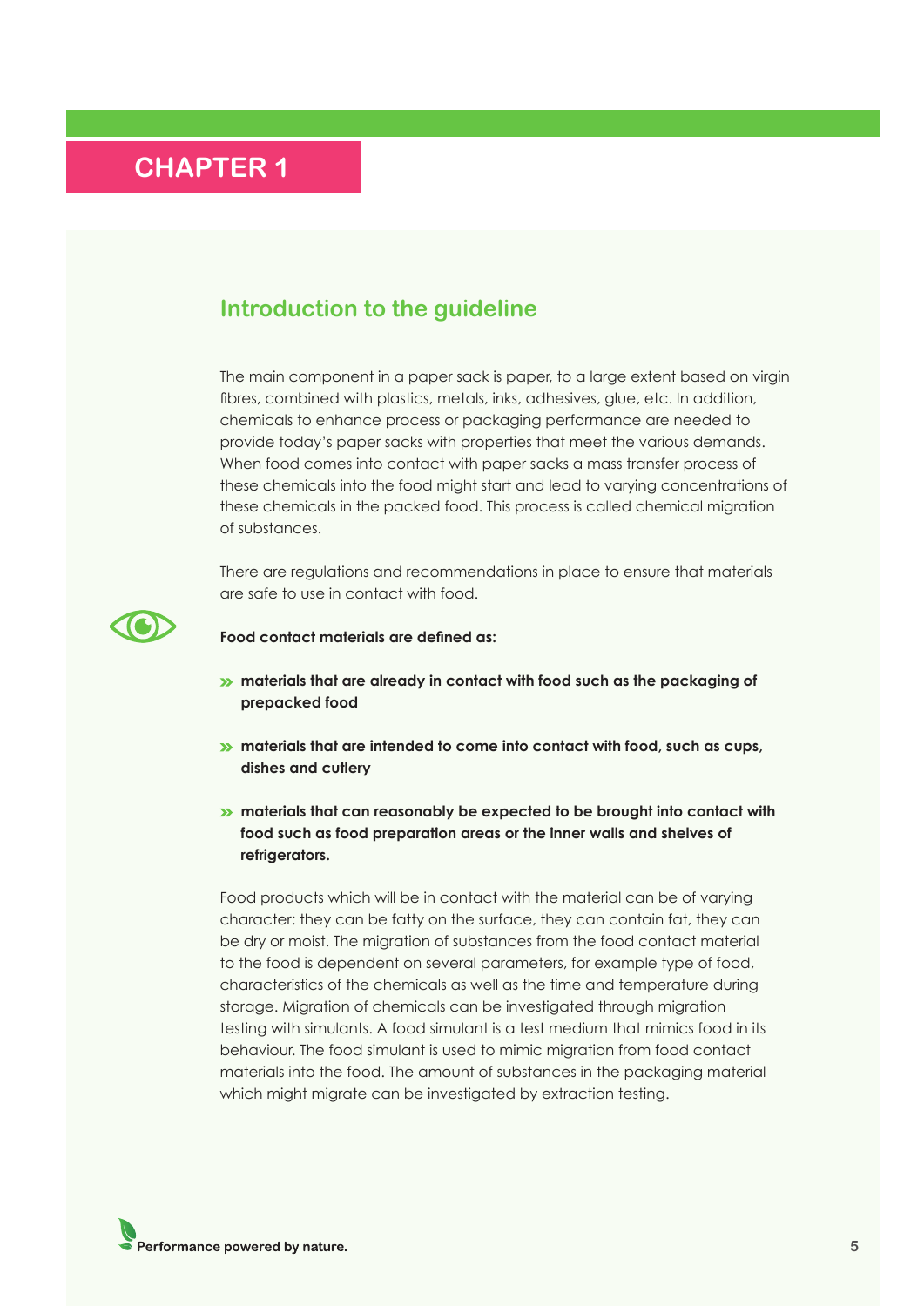The European community regulation (EC) No 1935/2004 covers all materials and articles intended to come into contact with food and sets the basic requirement for these materials. Regulation (EC) No 2023/2006 on Good Manufacturing Practices also applies to all food contact materials. In addition, there are material specific measures for some types of materials, for example regulation (EU) No 10/2011 on plastic food contact materials. For those materials not covered by specific measures on a European level, for example paper and board, there are in some cases national regulations or recommendations.

A paper sack intended for food products can be constructed in many different ways, with different materials, so called multi-material multi-layer (MMML). It can be constituted of only paper (one or more layers), plastic added on a paper layer with extrusion or lamination or as a free-standing layer or have other layer materials like aluminium. The plastic or aluminium layer is intended as a barrier towards moisture, oxygen or fat. A sack containing a barrier material, e.g. aluminium, can in some cases be seen as having a functional barrier towards migration. The paper sack can be printed on the outside layer and also glue can be a part of the final construction.

As many input materials are present in the paper sack and different foods can be packed in a particular paper sack construction, there is a need for information from suppliers of all used materials in the paper sack as well as information on the type of food that will be packed in the sack. There is a need to clarify who is responsible for fulfilling food contact requirements linked to materials, paper sacks and food, during the "lifetime" of the sack.

The food producer has to fulfil Regulation (EC) No 178/2002 on food which ensures the quality of foodstuffs intended for human consumption and animal feed. In order to do so the food producer needs information on the food contact compliance of the paper sack.

We have established the "ESG/Key Seven Steps" which will help to facilitate the process of ensuring compliance with the legislation for the paper sack manufacturer. **We strongly recommend establishing a good dialogue between the supplier, the customer and the paper sack filler, in these matters.**

This Guideline begins with a general introduction to food contact regulations where we have picked the most important ones for paper sack manufacturers.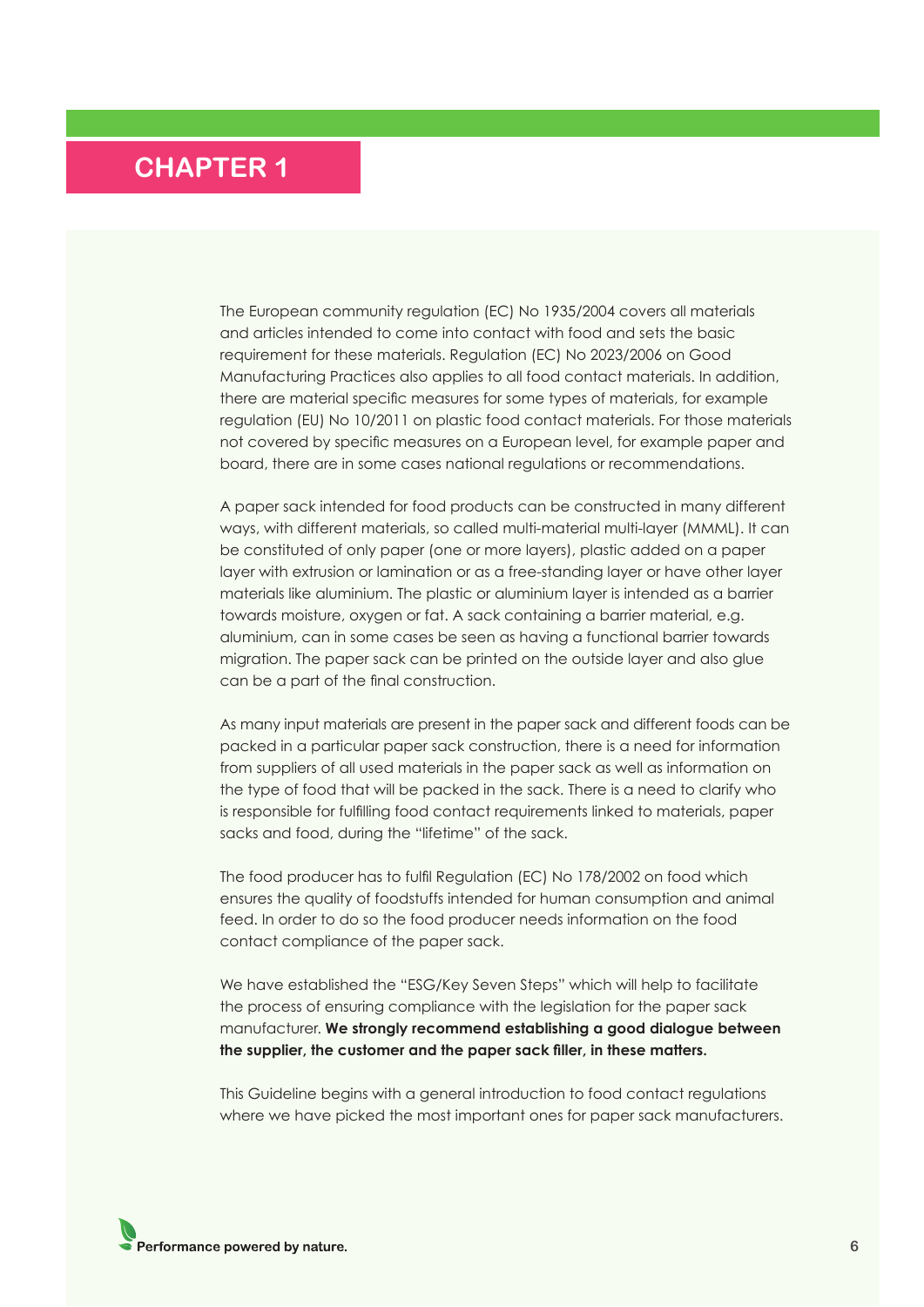### <span id="page-6-0"></span>**Introduction to food contact regulations**

An understanding of the regulations applicable to food contact materials and articles (FCM) is crucial in order to be able to ensure the safety of a paper sack. This chapter will give a brief introduction to some important elements of the legislation.

### **Food contact legislation in the European Union**



Figure 1: Overview of relevant FCM-legislations and recommendations in the EU.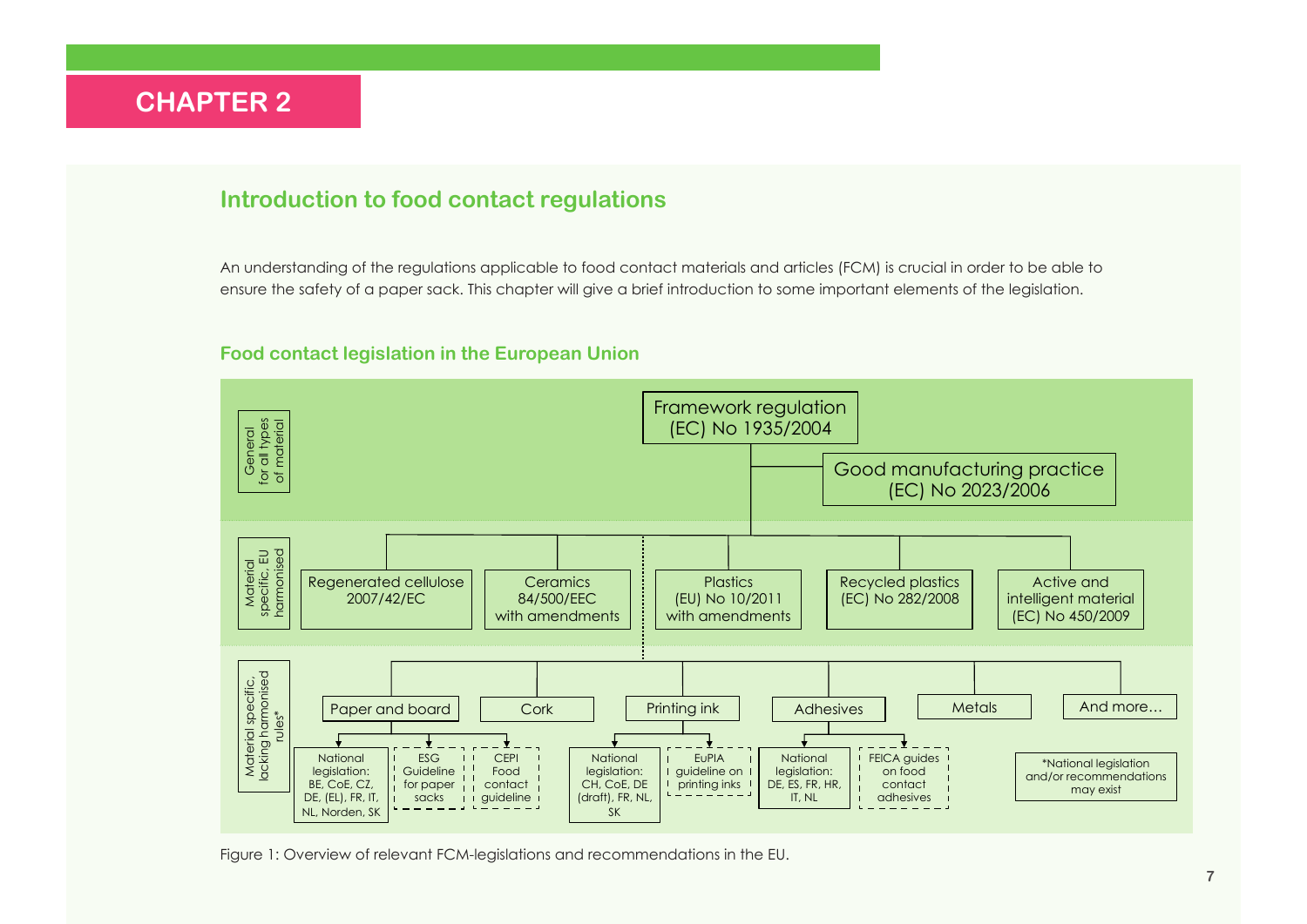### <span id="page-7-0"></span>**EU regulations**

**All materials and articles for food contact are covered by regulation (EC) No 1935/2004 and (EC) 2023/2006,** these are so called "horizontal" legislations. Material specific legislation exists for some types of food contact materials but is lacking for others.

### **Regulation (EC) No 1935/2004 on materials and articles intended to come into contact with food**

Regulation (EC) No 1935/2004 concerns all parties of the supply chain, from producers of raw materials, chemicals, inks, adhesives, packaging materials to food packers and retailers. The regulation sets the basic requirement for food contact materials and is often referred to as the framework regulation.



The regulation applies to all food contact materials and articles, including active and intelligent food contact materials, which in their finished state:

- a) are intended to be brought into contact with food
- b) are already in contact with food and were intended for that purpose
- c) can reasonably be expected to be brought into contact with food or to transfer their constituent to food under normal or foreseeable use.

The main principle is that any material or article intended to come into contact with food, directly or indirectly, must be sufficiently inert to avoid substances from being transferred to food in unwanted quantities.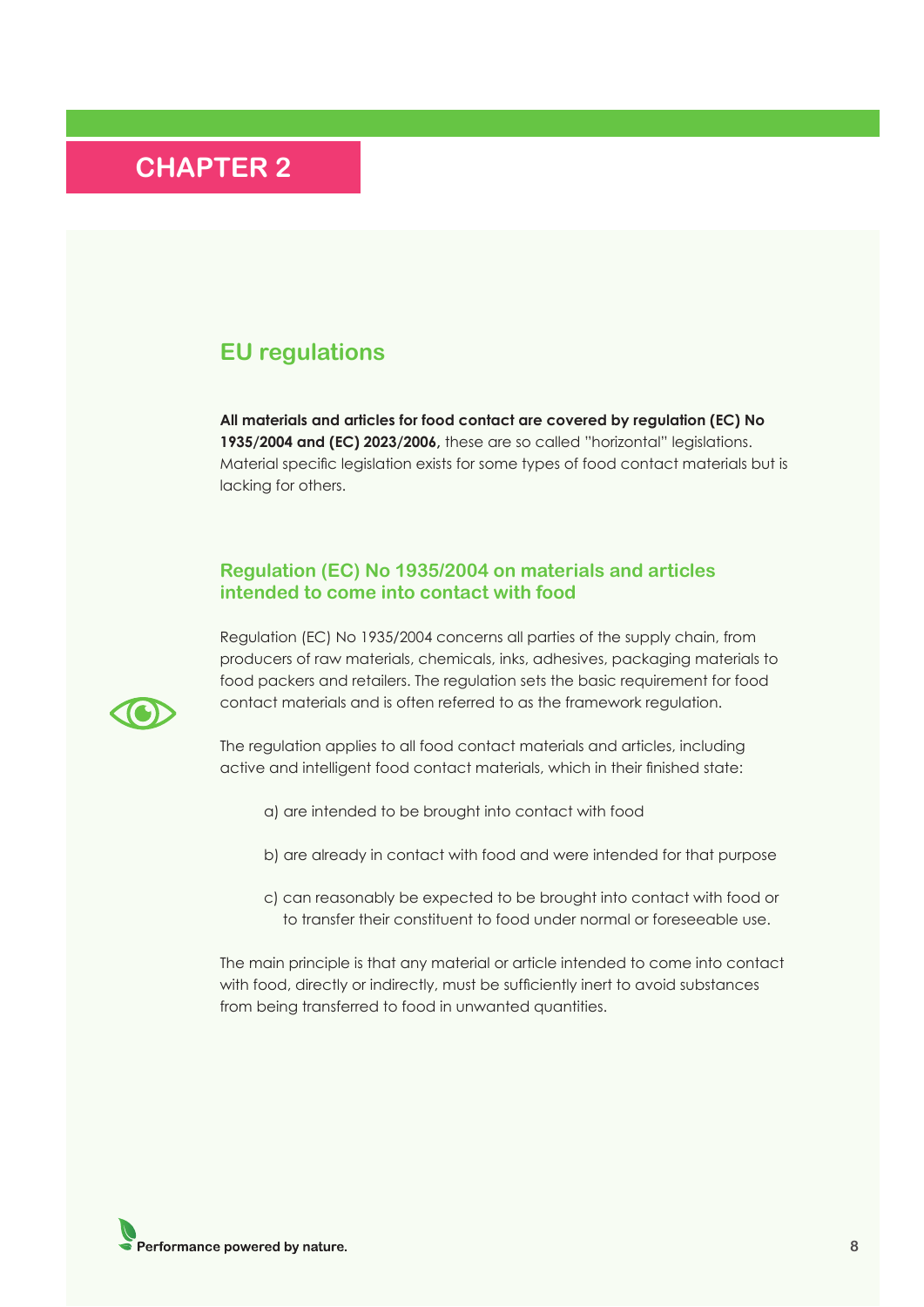

**Article 3** of regulation (EC) No 1935/2004 states that:

- **1.** Materials and articles, including active and intelligent materials and articles, shall be manufactured in compliance with good manufacturing practice so that, under normal or foreseeable conditions of use, they do not transfer their constituents to food in quantities which could:
	- a) endanger human health
	- b) bring about an unacceptable change in the composition of the food
	- c) bring about a deterioration in the organoleptic characteristics thereof.
- **2.** The labelling, advertising and presentation of a material or article shall not mislead the consumers.

**Article 17** of regulation (EC) No 1935/2004 sets requirements on traceability and requires that traceability of materials and articles intended to come into contact with food shall be ensured at all stages in order to facilitate control, the recall of defective products, consumer information and the attribution of responsibility.

**The European Framework Regulation (EC) No 1935/2004 must always be met and a company shall always be prepared to show compliance with it.**

Performance powered by nature.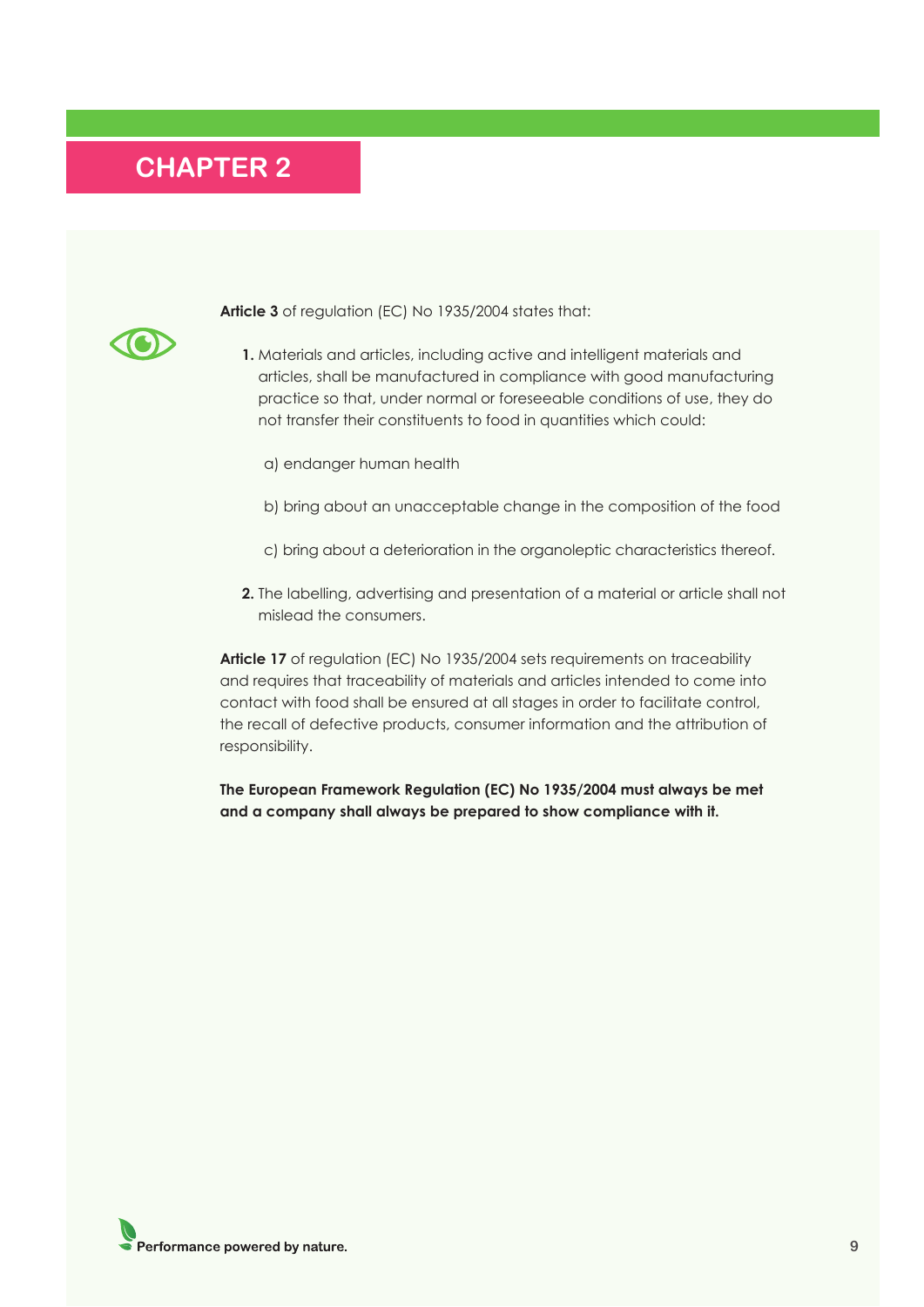### **Regulation (EC) No 2023/2006 on good manufacturing practice**

Regulation (EC) No 2023/2006 lays down the rules on Good Manufacturing Practice (GMP) for materials and articles intended to come into contact with food. The regulation applies to all sectors and to all stages of manufacture, processing and distribution of materials and articles, up to but excluding the production of starting substances.

Beyond setting requirements for quality assurance system, quality control system and documentation, the regulation includes an annex dealing with the migration of chemicals from printing inks due to the lack of specific measures for printing inks on a European level. The GMP regulation states that:



**1.** Printing inks applied to the non-food-contact side of materials and articles shall be formulated and/or applied in such a manner that substances from the printed surface are not transferred to the food-contact side either:

- a) through the substrate, or
- b) by set-off in the stack or the reel

in concentrations that lead to levels of the substance in the food which are not in line with the requirements of Article 3 of Regulation (EC) No 1935/2004.

- **2.** Printed materials and articles shall be handled and stored in their finished and semi-finished states in such a manner that substances from the printed surface are not transferred to the food-contact side either:
	- a) through the substrate, or
	- b) by set-off in the stack or the reel

in concentrations that lead to levels of the substance in the food which are not in line with the requirements of Article 3 of Regulation (EC) No 1935/2004.

**3.** The printed surfaces shall not come into direct contact with food.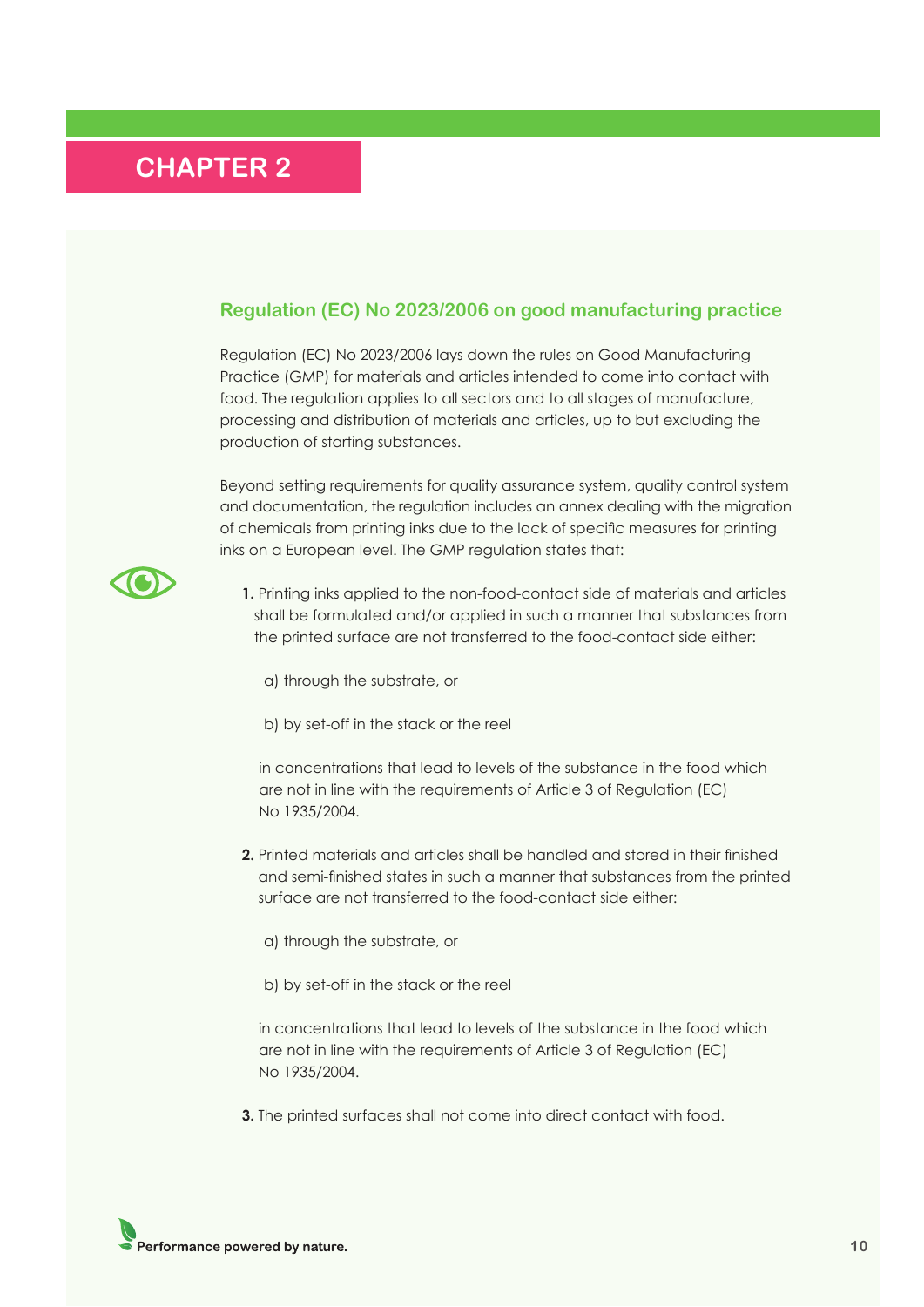### **Regulation (EU) No 10/2011 on plastic materials and articles for food contact**

This regulation establishes the specific rules for plastic materials and articles and repeals Commission Directive 2002/72/EC of 6 August 2002 on plastic materials and articles intended to come into contact with foodstuffs.



The regulation applies to materials and articles which are placed on the EU market and fall under the following categories:

- a) materials and articles and parts thereof consisting exclusively of plastics
- b) plastic multi-layer materials and articles held together by adhesives or by other means
- c) materials and articles referred to in points a) or b) that are printed and/ or covered by a coating
- d) plastic layers or plastic coatings, forming gaskets in caps and closures that together with those caps and closures compose a set of two or more layers of different types of materials
- e) plastic layers in multi-material multi-layer materials and articles.

Depending on the sack construction, the plastic layer of paper sacks intended for food contact can belong to category C, when the plastic layer construction is not laminated or coated to paper. If the construction of the sack has plastics and paper laminated or coated together, the plastic layer is covered by E.

Annex I of regulation (EU) No 10/2011 contains a positive list with substances allowed to be used in the manufacture of food contact plastics. The regulation also sets requirements on the inertness of the material, introducing an overall migration limit and specific migration limits for a number of substances.

As the plastics regulation is usually amended several times a year, it is important to use the latest version of the regulation, and to check for subsequent amendments.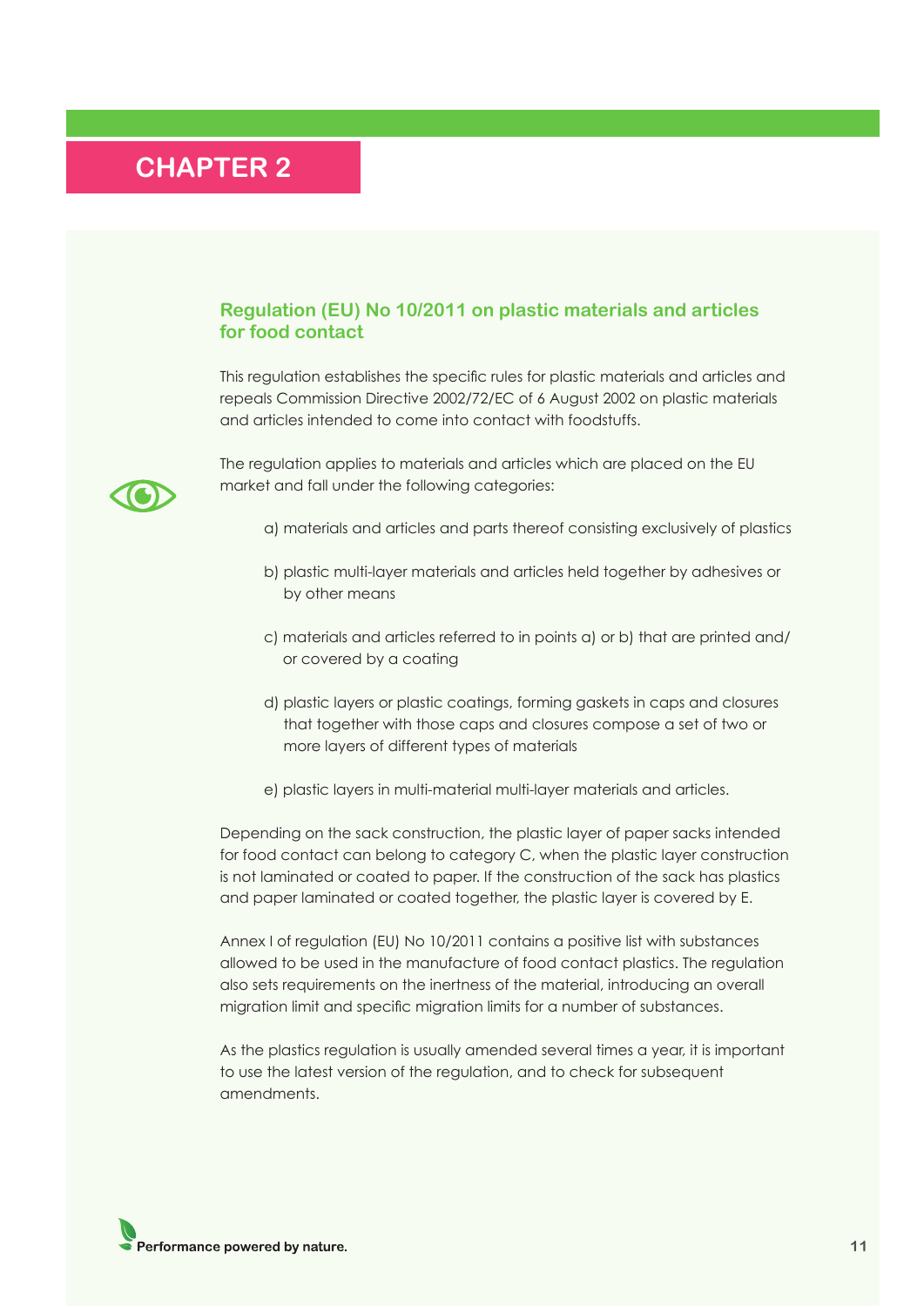### <span id="page-11-0"></span>**National recommendations on paper and paperboard**

There is no specific measure for paper and paperboard on a European level. The German recommendations, Bundesinstitut für Risikobewertung (BfR), are often referred to.

#### **German Bundesinstitut für Risikobewertung (BfR) Recommendation XXXVI**

The BfR recommendations cover several different types of materials, BfR XXXVI covers paper and paperboard. Since 1958 the BfR or its predecessor institutions have published the "Recommendations on the health assessment of plastics and other high polymers" (Plastics Recommendations) like for instance paper and rubber. The acceptance of new substances into the recommendations and the adaptation of current legal regulations require regular amendments, which are published in the "Bundesgesundheitsblatt – Gesundheitsforschung – Gesundheitsschutz" as notifications.

BfR XXXVI consist of a preamble setting general requirements on paper and board. The recommendation also includes a positive list of substances permitted for use in the manufacture of paper and paperboard as well as maximum quantities of use for some of these substances.



The recommendations also cover paper and paperboard for:

- **>>** cooking papers, hot filter papers and filter layers (BfR XXXVI/1)
- **b** baking purposes (BfR XXXVI/2)
- **»** absorber pads based on cellulosic fibres for food packaging (BfR XXXVI/3).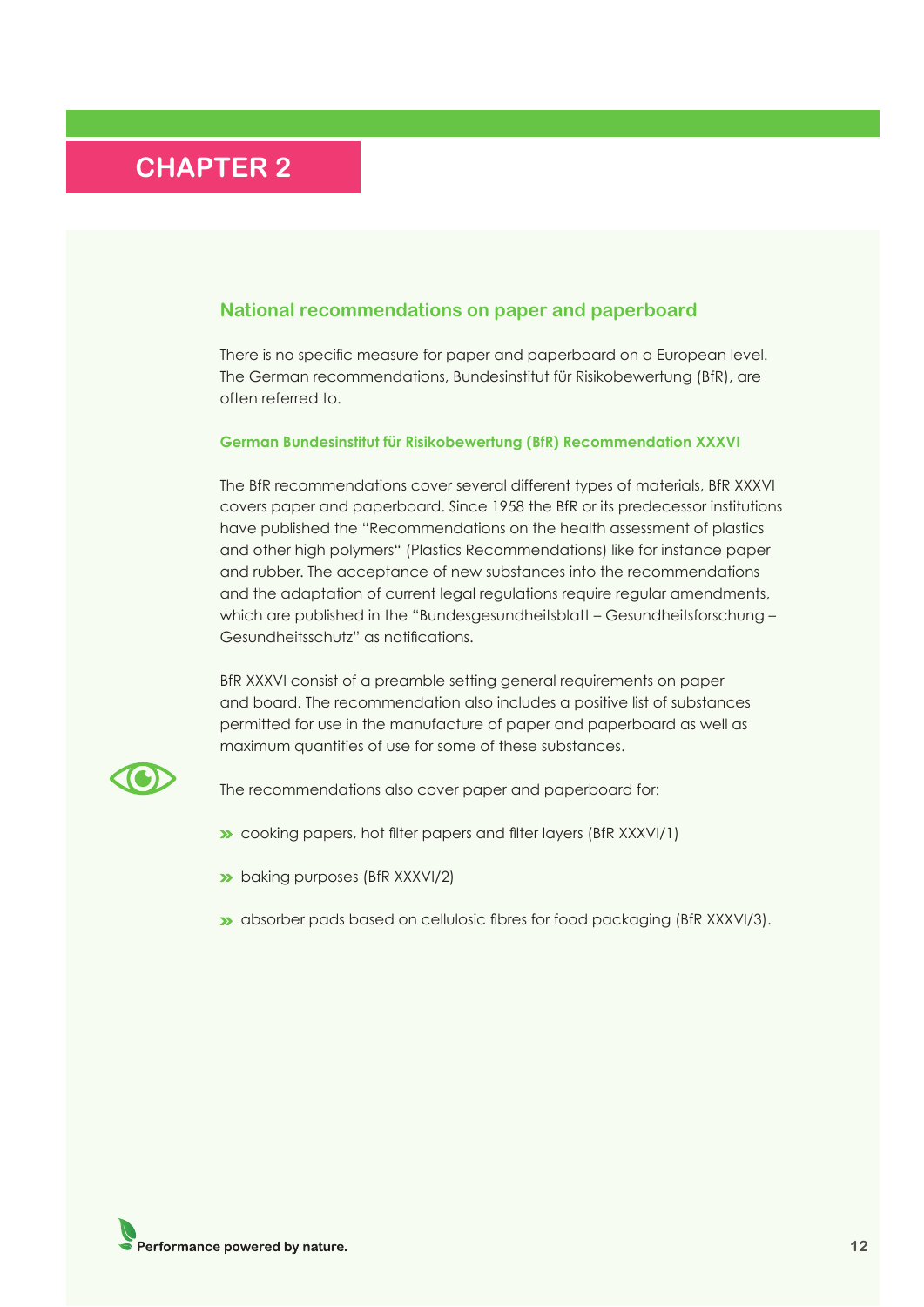### <span id="page-12-0"></span>**National recommendations on printing inks**

Packaging inks are preparations from printing inks and varnishes intended for printing on the non-food contact surface of materials and articles. They are manufactured in particular from binders (monomers), colorants, pigments, plasticizers, solvents, driers and other additives and are applied to the materials and articles by a suitable printing or varnishing process. In their finished state, packaging ink layers are thin films of dried or hardened printing ink or varnish on the surface of the materials and articles. As of today, there are no European specific measures for printing inks, although a national regulation exists in Switzerland.

#### **Swiss ordinance, 817.023.21**



Ordinance of the FDHA (Federal Department of Home Affairs) on articles and materials (RS 817.023.21) of 16 December 2016, Section 12 on Packaging inks. The provisions of this section apply to packaging inks as specific constituent elements of materials and articles. The provisions of this section do not apply if:

- a) the packaging ink layer is in direct contact with foodstuffs
- b) a migration of any substance from the packaging inks to the foodstuffs is impossible due to the condition of the materials and articles
- c) the set-off of substances or transfer via a gas phase can be excluded.

The ordinance states that packaging inks may only be manufactured from substances set out in annex 2 and annex 10 of the ordinance, under the conditions laid down therein.

Note that the ordinance is valid for Switzerland and since Switzerland is not a member of EU, mutual recognition does not apply.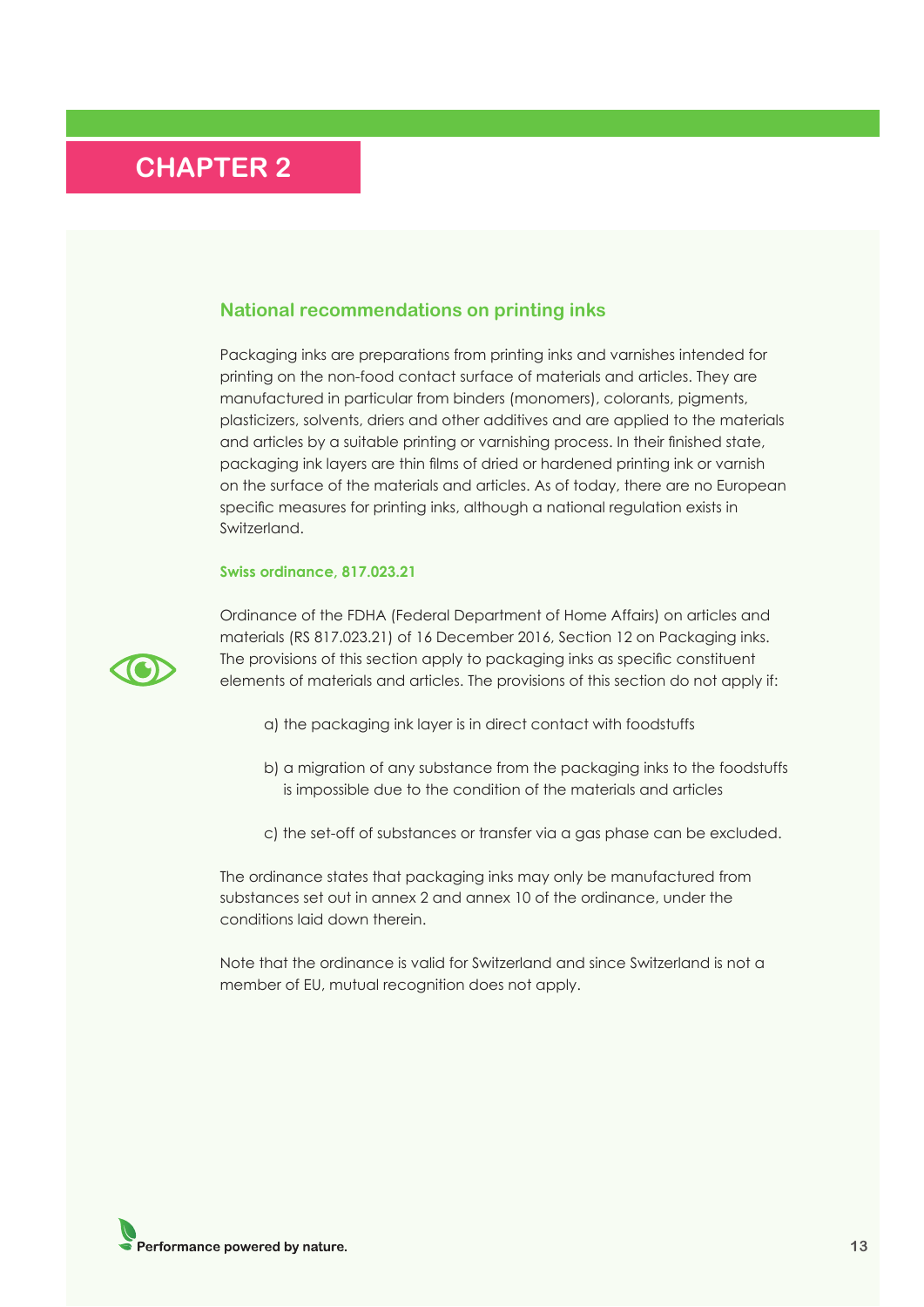#### <span id="page-13-0"></span>**Guidelines**

#### **CEPI/CITPA Food Contact Guideline on paper and paperboard**

The Food Contact Guideline for the compliance of paper & board materials and articles, by CEPI and CITPA, was first published in March 2010, it was then revised in 2012 and further revised in 2019. The objective of the Food Contact Guideline is to provide a methodology to demonstrate the suitability of paper and paperboard materials and articles for a variety of food contact applications.

#### **European Printing Ink Association (EuPIA) Guideline on printing inks**

The European Printing Ink Association (EuPIA) has, in the absence of European specific measures for printing inks, compiled a number of documents to support their members and their customers in the assessment of printing inks for food contact materials. Amongst other, there is a guideline on printing inks applied to the non-food contact surface of food packaging materials and articles as well as a guideline on migration test methods.

EuPIA takes a position on threshold limits of substances migrating from the dried printing ink layer. Where they exist, Specific Migration Limits (SML) must be met. With regard to non-evaluated substances, migration limits of no concern based on toxicological assessments – have to be established.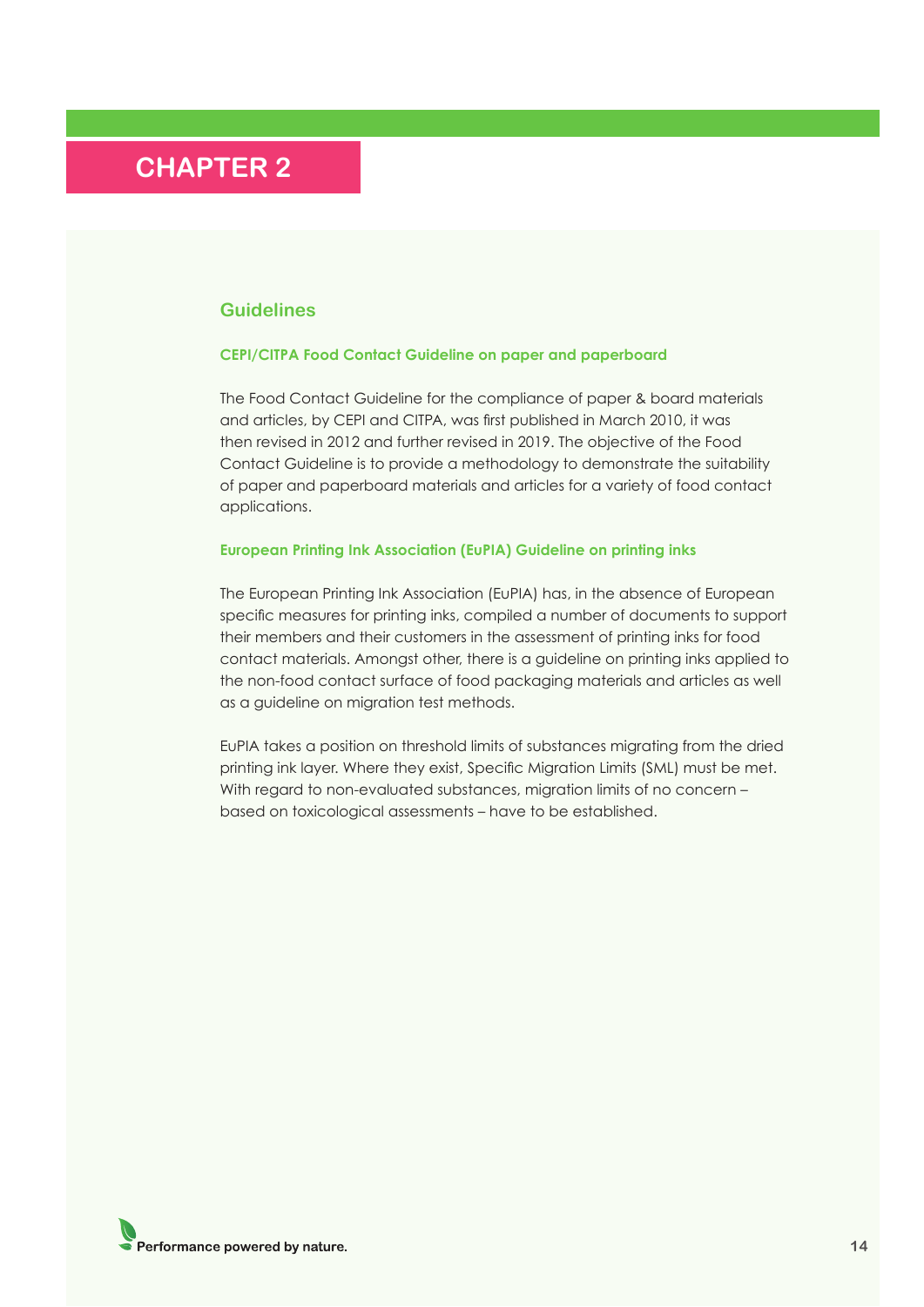### <span id="page-14-0"></span>**National regulations and mutual recognition**

Due to the lack of EU harmonized specific measures for many types of food contact materials, several countries have implemented national legislation. For a non-exhaustive list of national legislation see the table in annex IV.

The national legislation can differ and cause a barrier to trade, for example some countries require a Declaration of Compliance (DoC) for all types of food contact materials while some may not (more on DoCs in chapter 4). Other differences can be the level of tolerated migration for certain chemicals.

In order to avoid this barrier to trade the rule of mutual recognition is important. Mutual recognition is defined thus:



**There is one exception to this principle:** the Member State of destination may refuse the marketing of a product in its current form only where it can show that this is strictly necessary for the protection of, for example, public safety, health or environment. In that case, the Member State of destination must also demonstrate that its measure is the least trade-restrictive measure.

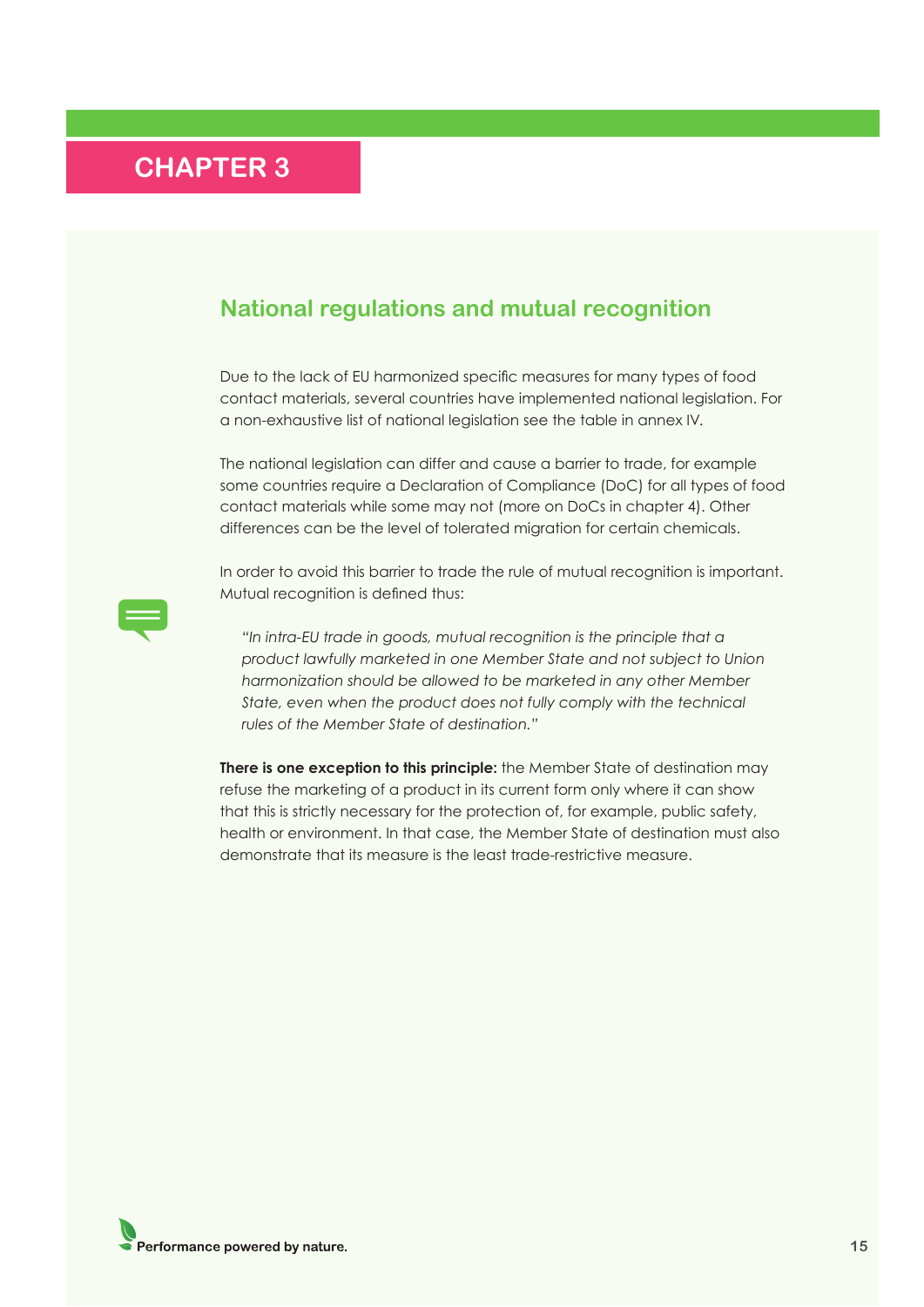<span id="page-15-0"></span>

### **ESG/Key Seven Steps to food contact compliance**

The ESG/Key Seven Steps describe the necessary procedure of information collection, evaluation, documentation and compliance for any specific paper sack material composition. By following the ESG/Key Seven Steps, the paper sack producer can build up the information and data collection required for the evaluation of a specific paper sack material composition in line with the regulations and recommendations applicable for that paper sack.

As mentioned in earlier chapters, all paper sack material compositions are covered by regulation (EC) No 1935/2004. To fulfil this regulation, the paper sack manufacturer shall apply the specific rules and recommendations applicable for each of the different components of the paper sack.

**It is important to combine the evaluation with the food type for which the paper sack is intended and the conditions of use, temperature and storage time.**

Performance powered by nature.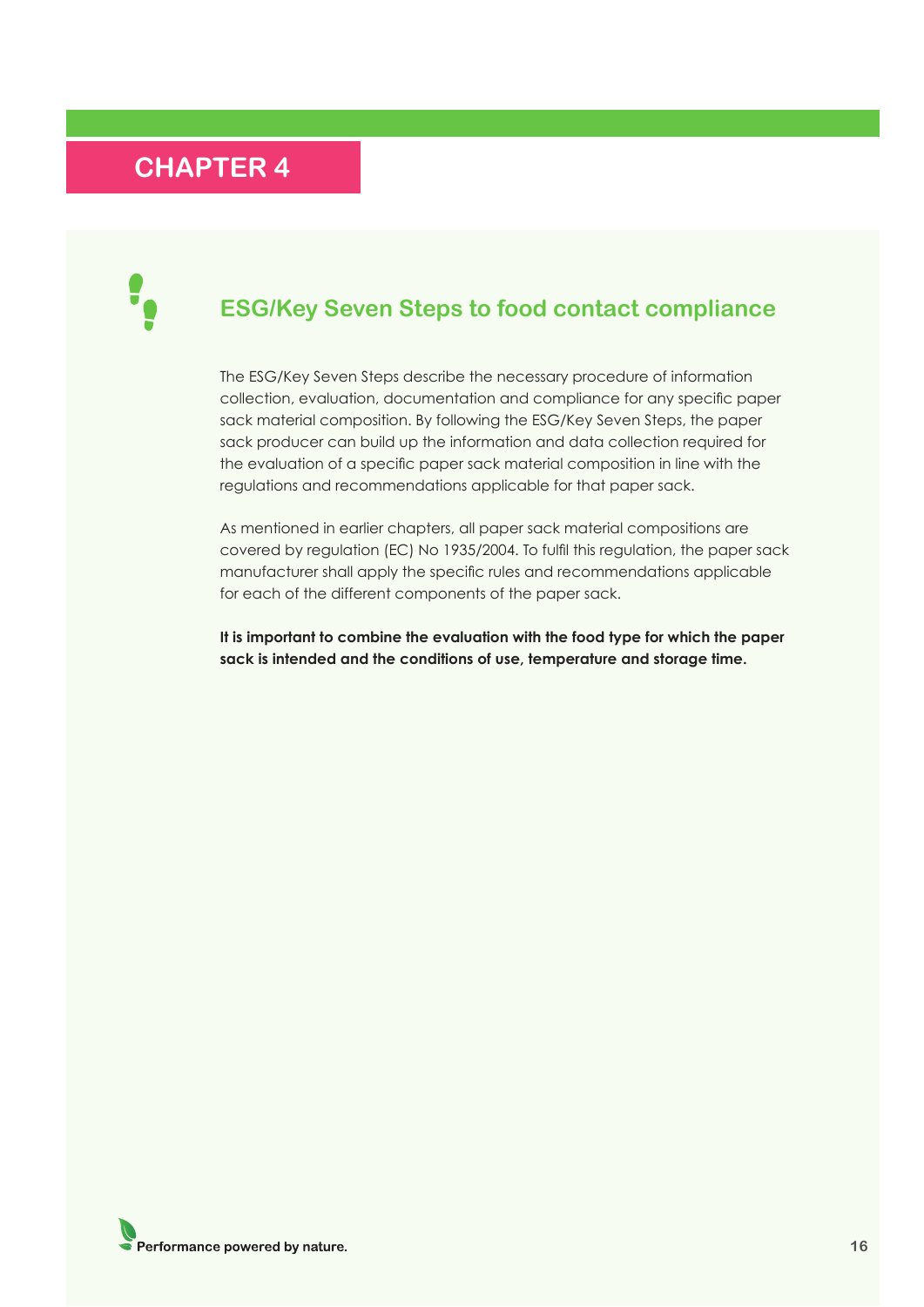

#### **There are three parts of the ESG/Key Seven Steps:**

#### **E – Establish background prerequisites**

- STEP 1 Collect information on the type of food that will be packed in the paper sack
- STEP 2 Define time and temperature during storage of the filled paper sack

### **S – Specify sack construction and applicable legislation**

- STEP 3 Describe the paper sack material composition
- STEP 4 Find applicable regulations and recommendations for the paper sack material composition

#### **G – Generate compliance with legislation**

- STEP 5 Collect documentation for each layer of material and other components in the specific paper sack material composition
- STEP 6 Find out the testing needed for the specific paper sack and perform testing
- STEP 7 Generate statement which show compliance with the regulations and recommendations applicable to the specific paper sack construction

On the next page you will find a workflow visualizing step 1-7 of the ESG/Key Seven Steps, on the following pages you will find a more detailed description of each step.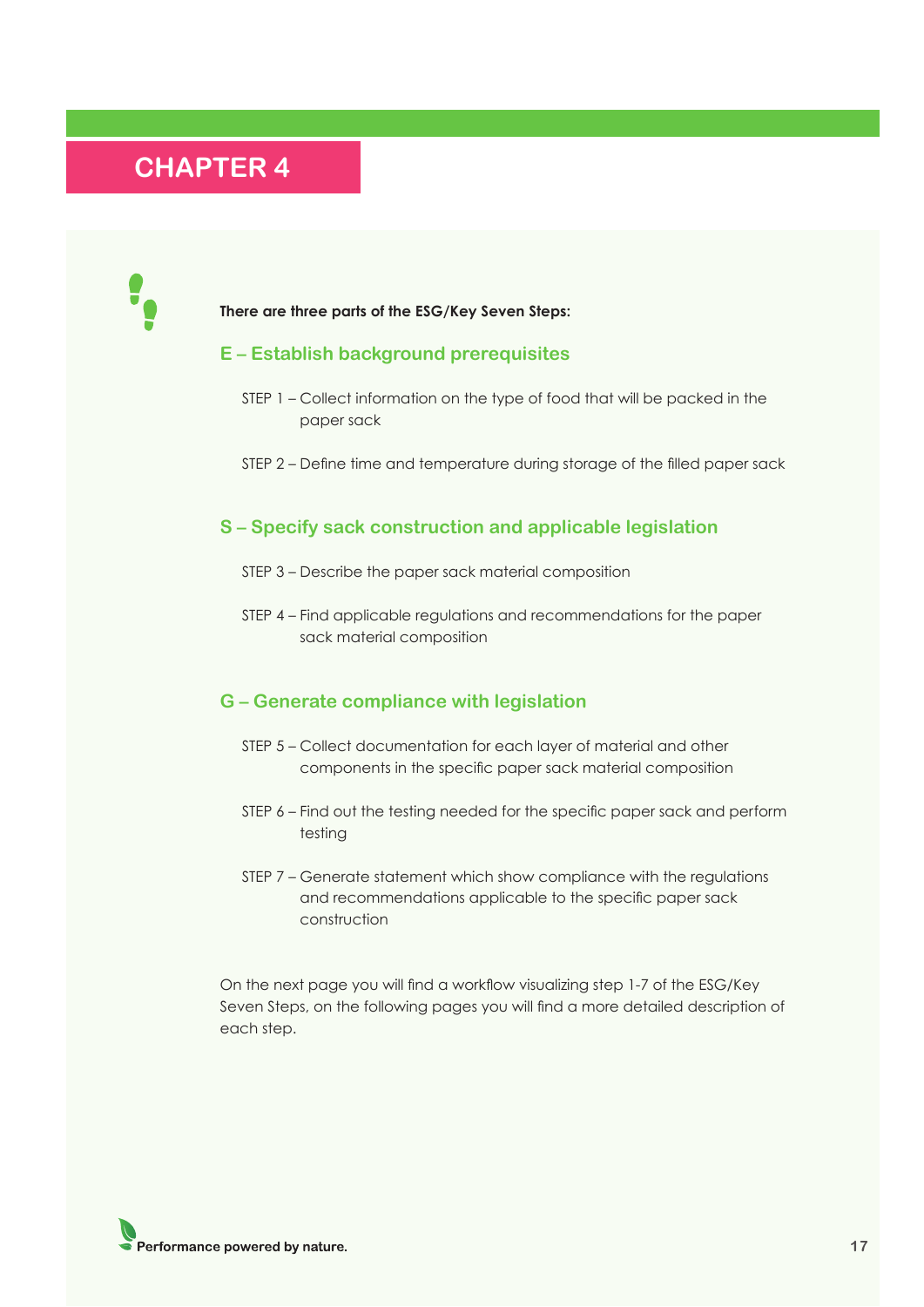

Figure 2: Workflow describing the ESG/Key Seven Steps.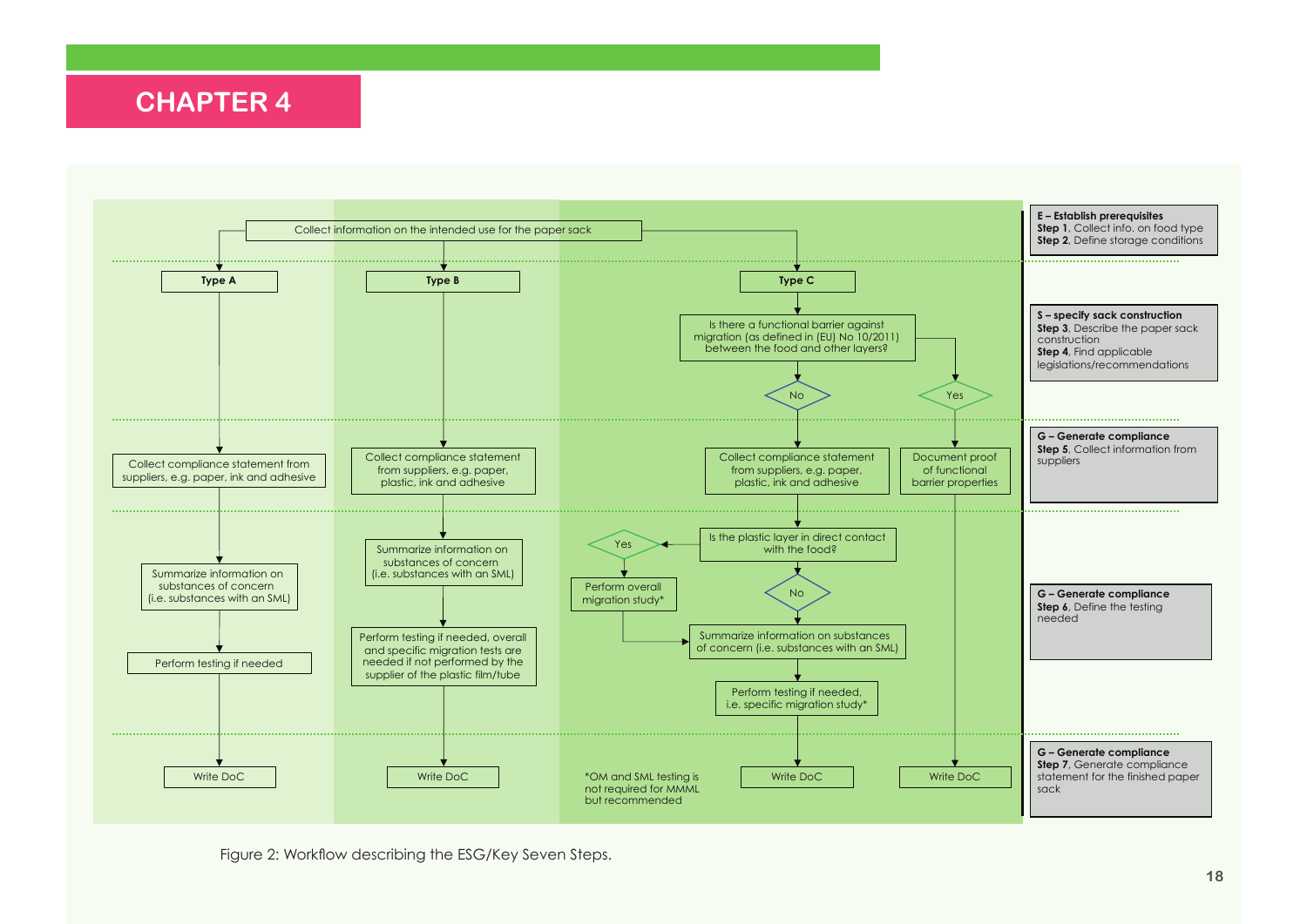#### <span id="page-18-0"></span>**E – Establish background prerequisites**

The main objective of the first part of the ESG/Key Seven Steps is to collect information on the intended use of the paper sack. The information is then used as a basis for the testing in step 6.

#### **STEP 1 – Collect information on the type of food that will be packed in the paper sack**

The type of food that will be packed in the paper sack influences the migration rate of substances to the food. Therefore, information on the type of food, for example dry, fatty or acidic, that will be packed in the paper sack is needed.

**Action:** Document information on the type of food that will be packed in the paper sack



#### **STEP 2 – Define time and temperature during storage of the filled paper sack**

The storage time and temperature also influence the migration of substances to the food. Higher temperature and longer storage time require more demanding test protocols.

Define the storage time and temperature of the filled paper sack as a basis for selecting parameters for testing.

**Action:** Document information on the intended use, time and temperature for storage

If the sack producer does not know anything about the food type, temperature and storage time, worst-case testing can be used.

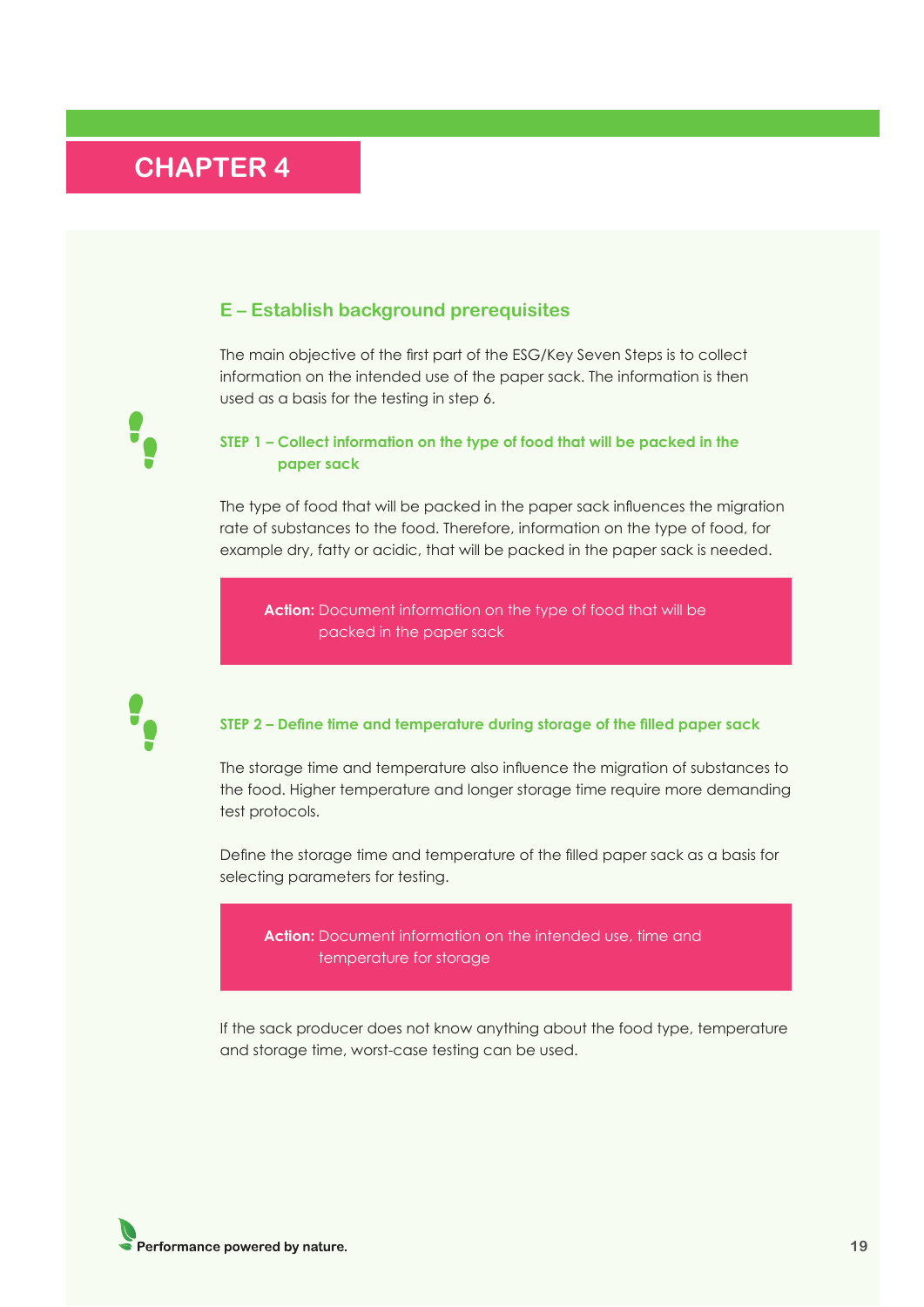### <span id="page-19-0"></span>**S – Specify sack construction and applicable legislation**

The objective of this second part of the ESG/Key Seven Steps is to link the paper sack composition to the appropriate legislation.

#### **STEP 3 – Describe the paper sack material composition**

Describe the composition of the sack and classify it according to types A, B and C described in table 1. Document whether the paper sack consists of layers of paper only or if there are other layers as well, such as a plastic layer.

Table 1: The table describes three types of paper sack compositions

|        | Sack type Description                                               |
|--------|---------------------------------------------------------------------|
| Type A | Paper sack consists only of paper                                   |
| Type B | Paper sack consists of paper and a free-standing plastic layer/tube |
| Type C | Paper sack is a multi-material multi-layer (MMML)                   |

### Further details to consider are:

#### *Is the paper sack printed or not?*

This is important since printing inks might cause problems in food contact. The ink might contain substances that need to be considered in the evaluation of the finished paper sack.



#### *Are adhesives used?*

This is important: if the lamination is made with adhesive, this is seen as a separate layer in the material composition, and more information needs to be collected from the supplier. The adhesive might also contain substances that need to be considered in the evaluation of the finished paper sack.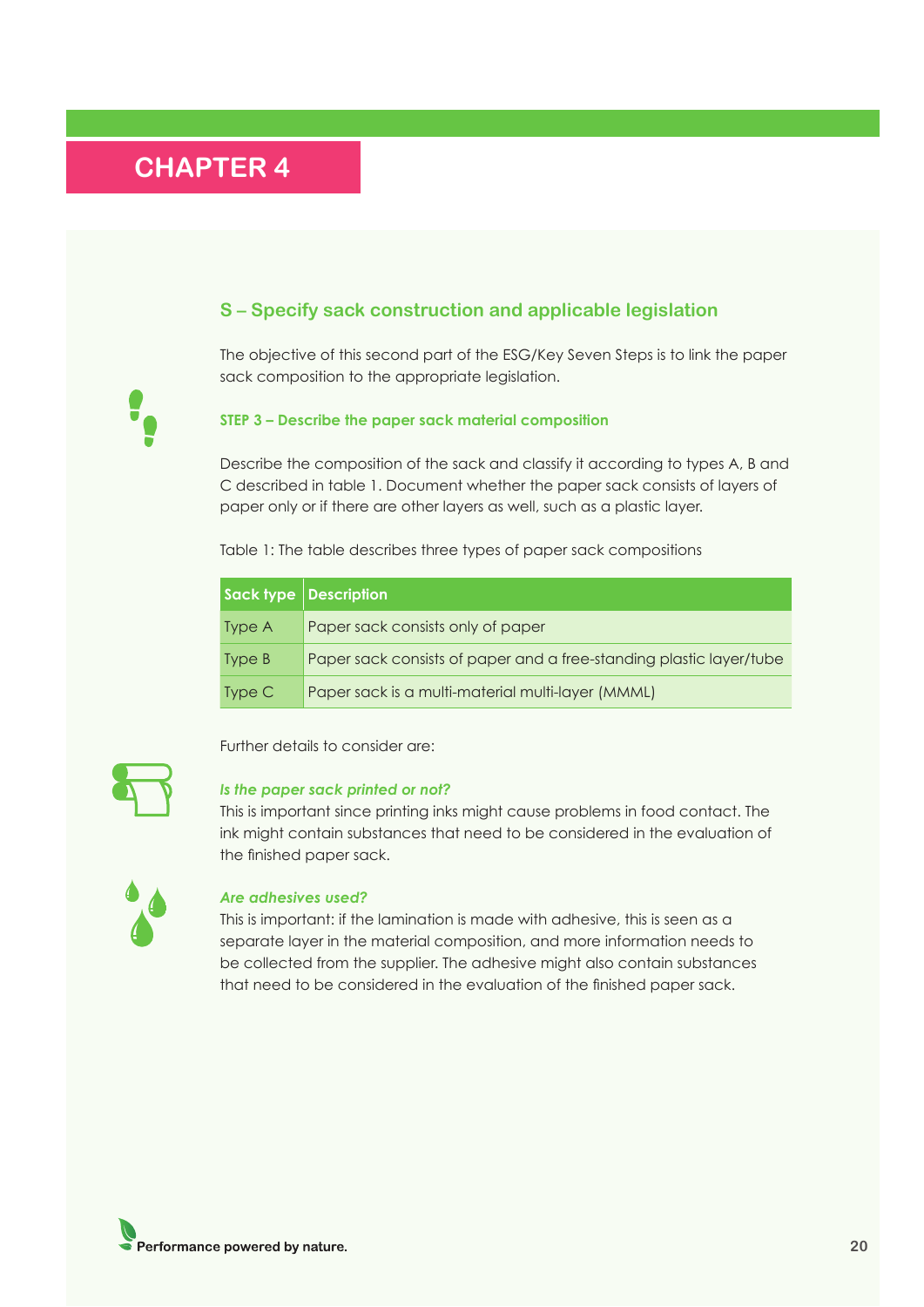

*Does the paper sack contain a functional barrier against migration of chemicals?* This is important as the presence of a functional barrier against migration of chemicals (as defined in (EU) No 10/2011) can reduce the testing needed to show compliance since this layer prevents migration of substances from the outer layers. Examples of materials that can act as a functional barrier are aluminium and in some cases PET.

**Action:** Describe and classify the construction of the paper sack



#### **STEP 4 – Find applicable regulations & recommendations for the sack material composition**

In the table below you will find an overview of regulations and/or recommendations that are applicable for the different types of paper sacks.

Table 2: The sack types (A, B and C) and applicable regulations/recommendations

| <b>Regulations</b>                                                        | <b>Type A</b> | <b>Type B</b> | <b>Type C</b> |
|---------------------------------------------------------------------------|---------------|---------------|---------------|
| European regulations                                                      |               |               |               |
| (EC) No 1935/2004                                                         | $\times$      | $\chi$        | $\times$      |
| (EC) No 2023/2006 (GMP)                                                   | X             | $\chi$        | $\times$      |
| (EU) No 10/2011 with amendments                                           |               | X             | $\chi$        |
| National recommendations on paper                                         |               |               |               |
| BfR § XXXVI (paper)                                                       | X             | $\times$      | $\times$      |
| BfR § XIV, § XLI (organic coating)                                        |               |               | $X^*$         |
| National legislation on ink                                               |               |               |               |
| L 817.023.21 (Swiss ordinance on inks, only<br>applicable in Switzerland) | X             | X             | X             |

\*if plastic dispersion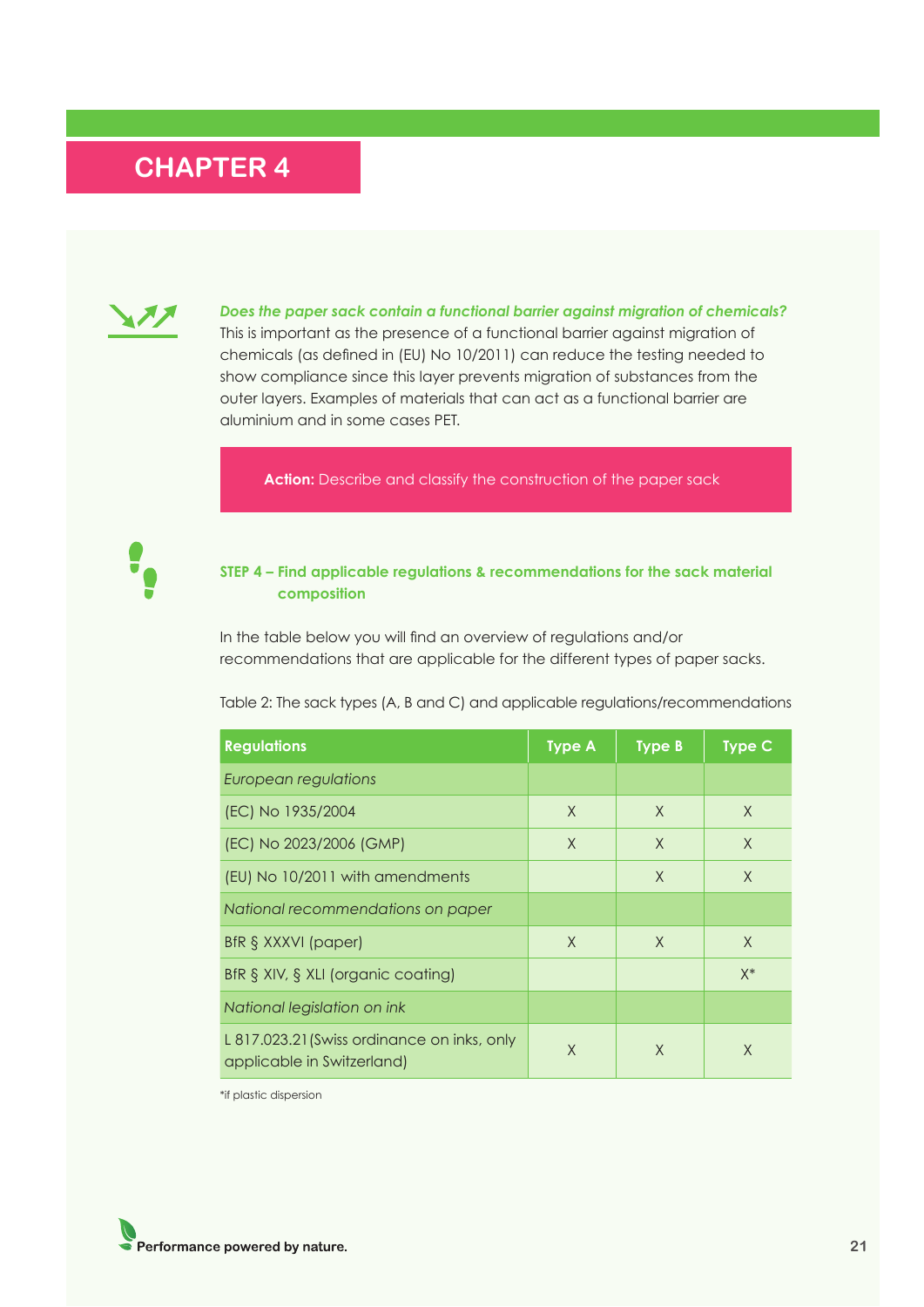A paper sack can consist of several different components: paper and board, plastics, other barrier materials, adhesives, glues, coatings, varnish, printing inks etc. At present, besides the European specific regulations on materials, there are national standards, recommendations and regulations in place for various materials. Depending on the composition of the paper sack, these might also be applicable to the paper sack besides the ones shown in the table above.

If recycled plastic is used, additional regulations are applicable, see annex II.

**Action:** Find applicable regulations and recommendations, including national ones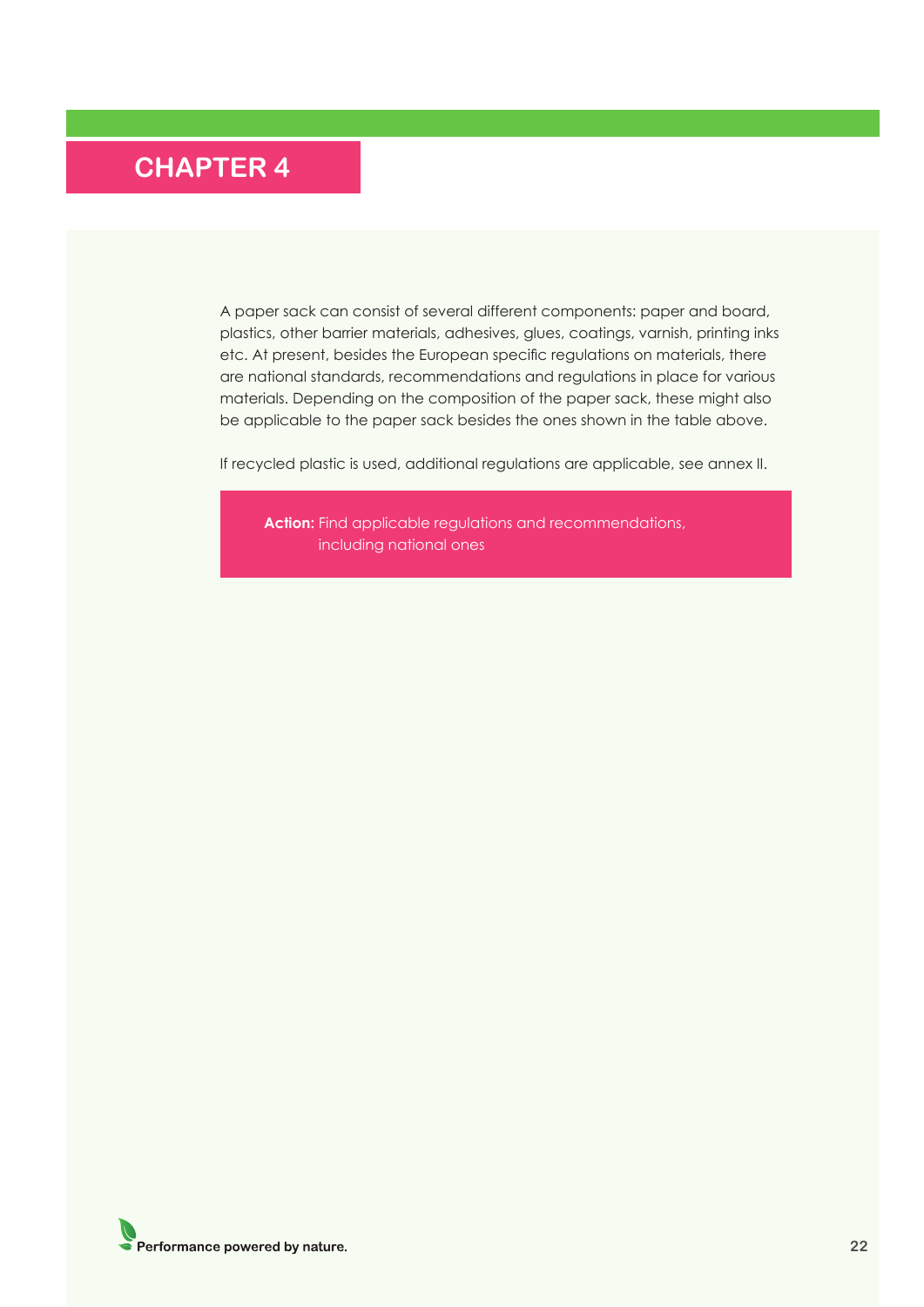### <span id="page-22-0"></span>**G – Generate compliance with legislation**

The objective of the following steps is to **collect relevant information about the paper sack material components, perform any necessary testing and finally make the Food Contact Statement (FCS).**

### **STEP 5 – Collect documentation for each layer of material and other components in the specific paper sack material composition**

Information exchange between the supplier of raw materials and the customer, in this case the paper sack manufacturer, is crucial in order to enable a correct risk assessment of the final paper sack. The supplier shall provide a statement in relation to the applicable legislation to the paper sack manufacturer. The statement has two main objectives:



- It confirms to the paper sack manufacturer the compliance of the material and the production process with the relevant requirements of regulation (EC) No 1935/2004, (EC) No 2023/2006 and other applicable regulations and recommendations.
- **It provides the paper sack manufacturer with relevant information necessary** for him to establish the compliance of the final paper sack.

Materials that are covered by a specific measure must be accompanied by a statement called Declaration of Compliance (DoC) according to framework regulation (EC) No 1935/2004. Plastic materials and articles are covered by regulation (EU) No 10/2011 and shall therefore be accompanied by such a DoC. The information to be included in a DoC for plastics is defined in annex IV of the regulation.

For materials not covered by a specific measure there is no requirement for a DoC on a European level, but requirements may exist on a national level. **Even though no harmonised legal requirement exists, a statement with enough information to facilitate an appropriate risk assessment should be delivered to the customer.** Such a statement is often referred to as a Declaration of Compliance (DoC), but is also referred to by many other names, such as Statement of Compliance, Statement of Composition, etc.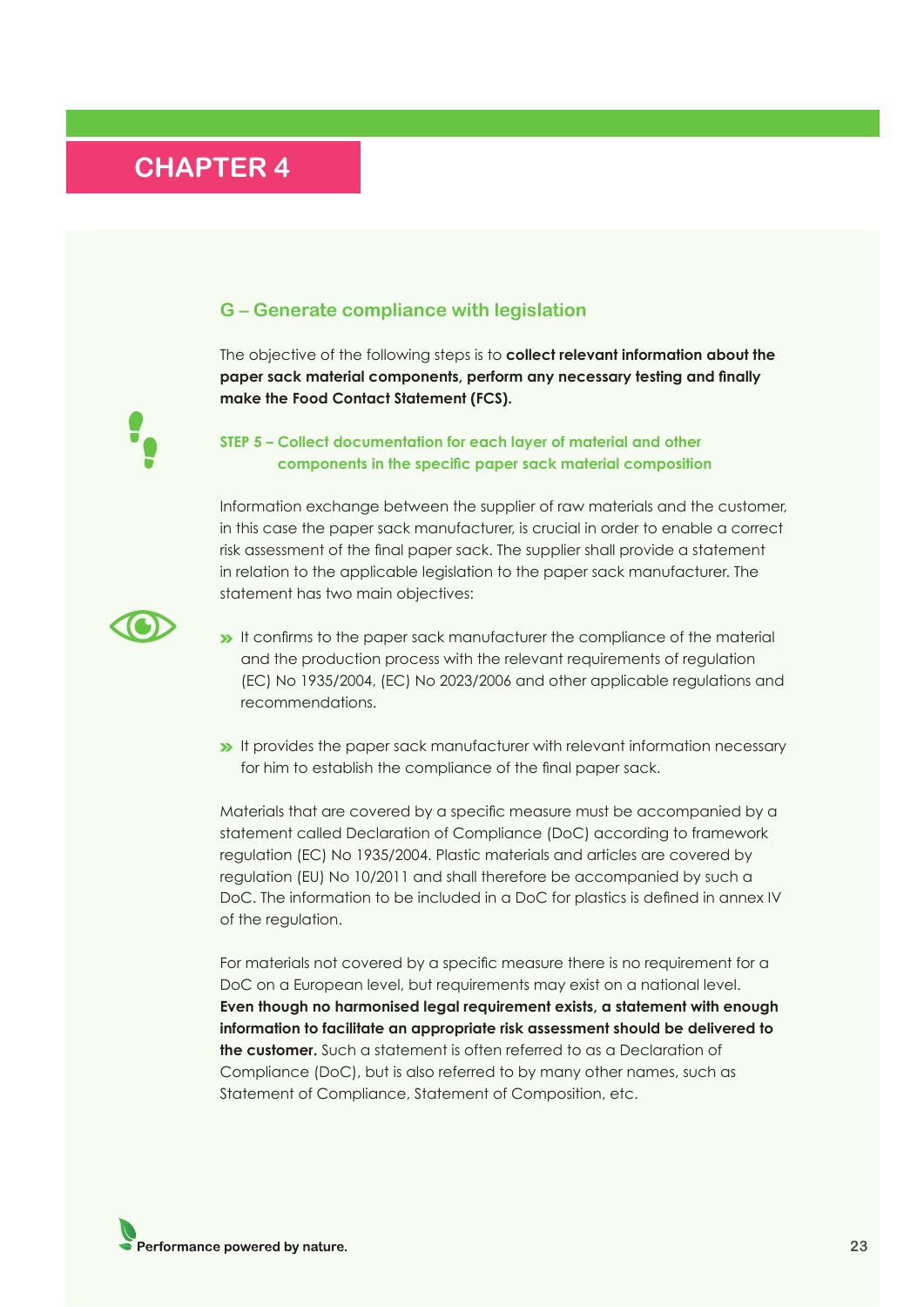**For clarity, this guidance will refer to a statement for materials not covered by a specific measure as a Food Contact Statement (FCS).** 

The FCS for a material not covered by a specific measure should include the following as a minimum:

- **IDENTIFY** dentity and address of the business operator issuing the FCS
- $\rightarrow$  Identity of the material
- **Date of the document**
- **>>** Information on compliance with applicable national legislations or recommendations, such as (EC) No 1935/2004, (EC) No 2026/2006 and BfR XXXVI for paper and board
- **Information on relevant restrictions such as migration limits**
- **Information on the intended use, such as food types and time and** temperature for storage.

The table below shows a summary of information that would typically be requested by the paper sack manufacturer from the suppliers.

Table 3: Type of requested documentation depends on the construction of the paper sack

| <b>Layers</b>                             | <b>TYPE A</b>  | <b>TYPE B</b>  | <b>TYPE C</b> |
|-------------------------------------------|----------------|----------------|---------------|
| Paper layer, BfR § XXXVI                  | <b>FCS</b>     | <b>FCS</b>     | <b>FCS</b>    |
| Plastic layer/tube, (EU) No 10/2011       | Not applicable | DoC            | DoC           |
| Plastic dispersion, (EU) No 10/2011       | Not applicable | Not applicable | $DoC^*$       |
| Polymer dispersion, BfR § XIV             | Not applicable | Not applicable | $FCS^{**}$    |
| Adhesive, national recommendations if any | <b>FCS</b>     | <b>FCS</b>     | <b>FCS</b>    |
| Ink, national recommendations if any      | FCS            | FCS            | FC.S          |

\* If the dispersion is based on chemicals present in (EU) 10/2011, a DoC shall accompany the dispersion

\*\* If the dispersion is based on chemicals listed in BfR XIV, and not present in (EU) 10/2011, a FCS is sufficient.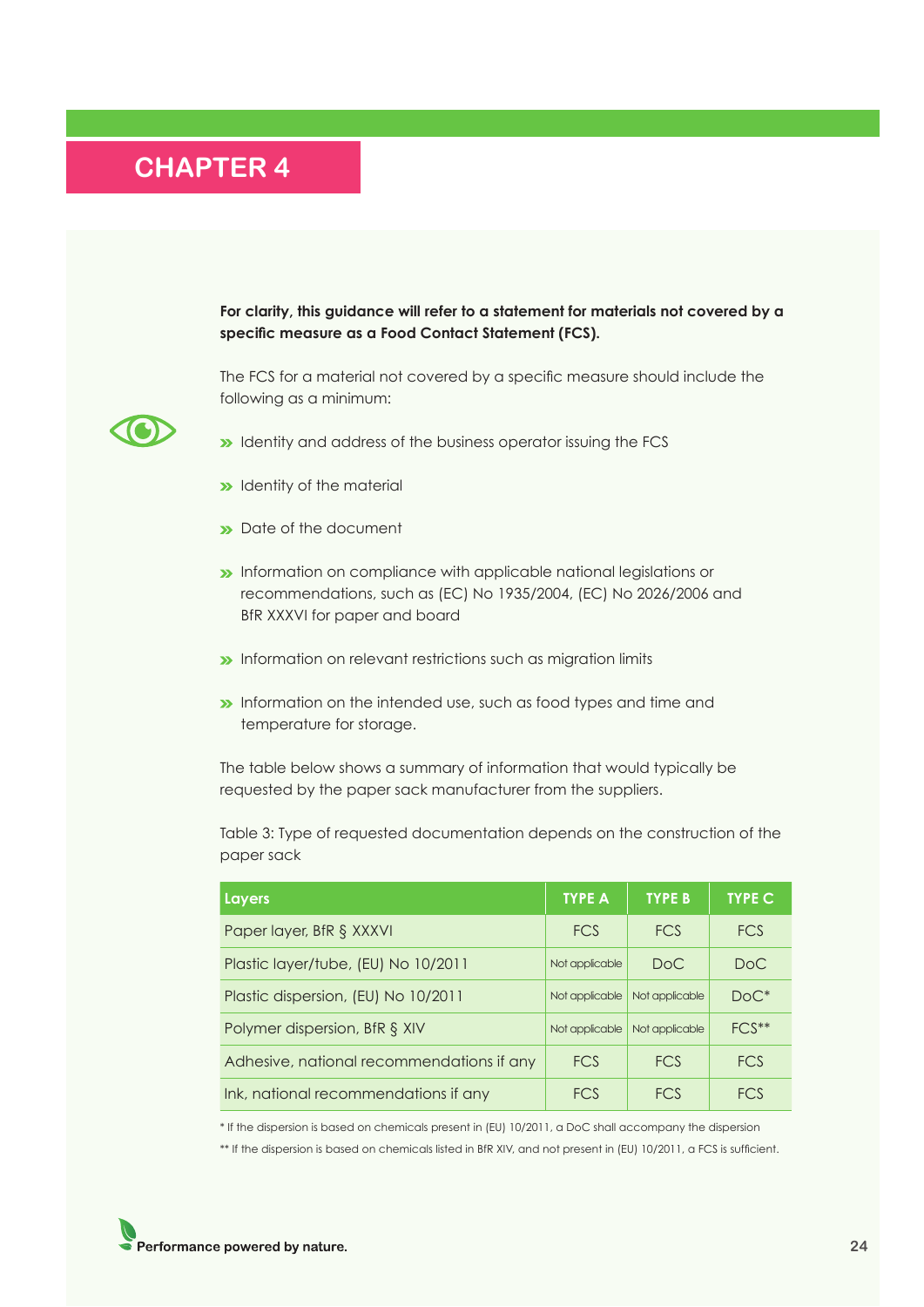

#### **TYPE A – Paper sack consists only of paper and/or inorganic coated paper**

- **>>** Food Contact Statement for paper based on national recommendations for paper and paperboard
- **EXECUTE:** Food Contact Statement on adhesives, inks etc.

#### **TYPE B – Paper sack consists of paper and a free-standing plastic layer/tube**

- **>>** Food Contact Statement for paper based on national recommendations for paper and paperboard
- **Declaration of Compliance (DoC) including information on chemicals with** specific migration limits (SML) according to (EU) No 10/2011
	- > Overall and specific migration tests are mandatory for supplier of plastic layer/tube
- Food Contact Statement for adhesives, inks etc.

#### **TYPE C – Paper sack is a multi-material multi-layer (MMML)**

- **>>** Food Contact Statement for paper based on national recommendations for paper and paperboard
- **Declaration of Compliance (DoC) including information on chemicals with** specific migration limits (SML) according to (EU) No 10/2011
- **>>** Food contact statement on adhesives, inks etc.

Requirements above are valid whether the plastic laminated paper is in direct contact with food or not.

**Action:** Collect DoC and/or FCS from suppliers

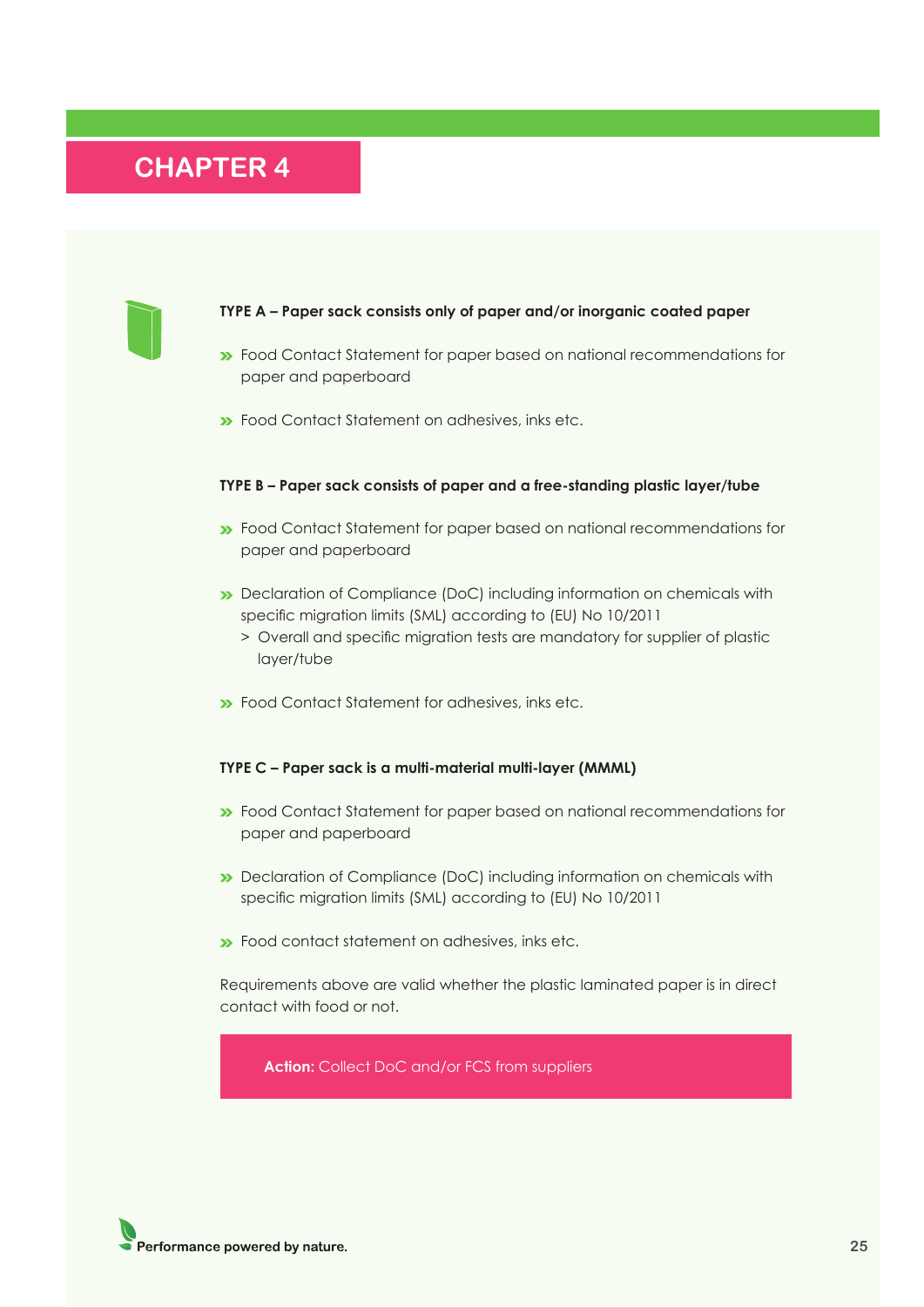#### **STEP 6 – Find out the testing needed for the specific paper sack and perform testing**

The need for the paper sack manufacturer to do testing of the specific paper sack construction is based on the background information that has been collected during step 1-5.

**In principle, the one producing the different components of a paper sack is responsible for the compliance of that specific component, but it is the paper sack manufacturer who has the responsibility for the final paper sack composition.** Good quality and completeness of collected information simplifies the task for the paper sack manufacturer to show compliance for the paper sack.

Based on the information collected from the suppliers a test program can be created. For example, if the glue or print contains any critical substances to monitor. Compliance with migration limits can be shown by migration testing, migration modelling or mathematical calculations assuming 100 % migration.

#### *Free standing plastic layer/tube*

A free-standing plastic layer or tube shall comply with the compositional requirements of (EU) No 10/2011. It shall also comply with the requirements for overall migraton and specific migration. Tests on a free-standing plastic layer/ tube shall be performed by the manufacturer of the plastic layer/tube.

#### *Multi-material multi-layer (MMML)*

The plastic layer in an MMML shall also comply with the compositional requirements of (EU) No 10/2011. Testing for overall migration and specific migration on the other hand is not mandatory for MMMLs, although it is often performed due to customer request. For more details on migration testing, see annex III.

#### *Printed paper sacks*

If the paper sack is printed on the outside, the paper sack shall be designed in such a way that substances from the printed surface are not transferred to the food contact side, either through migration or through set-off, according to the GMP regulation (EC) No 2023/2006. Set-off testing is often done by testing specific migration with modified polyphenylene oxide (MPPO, also called Tenax).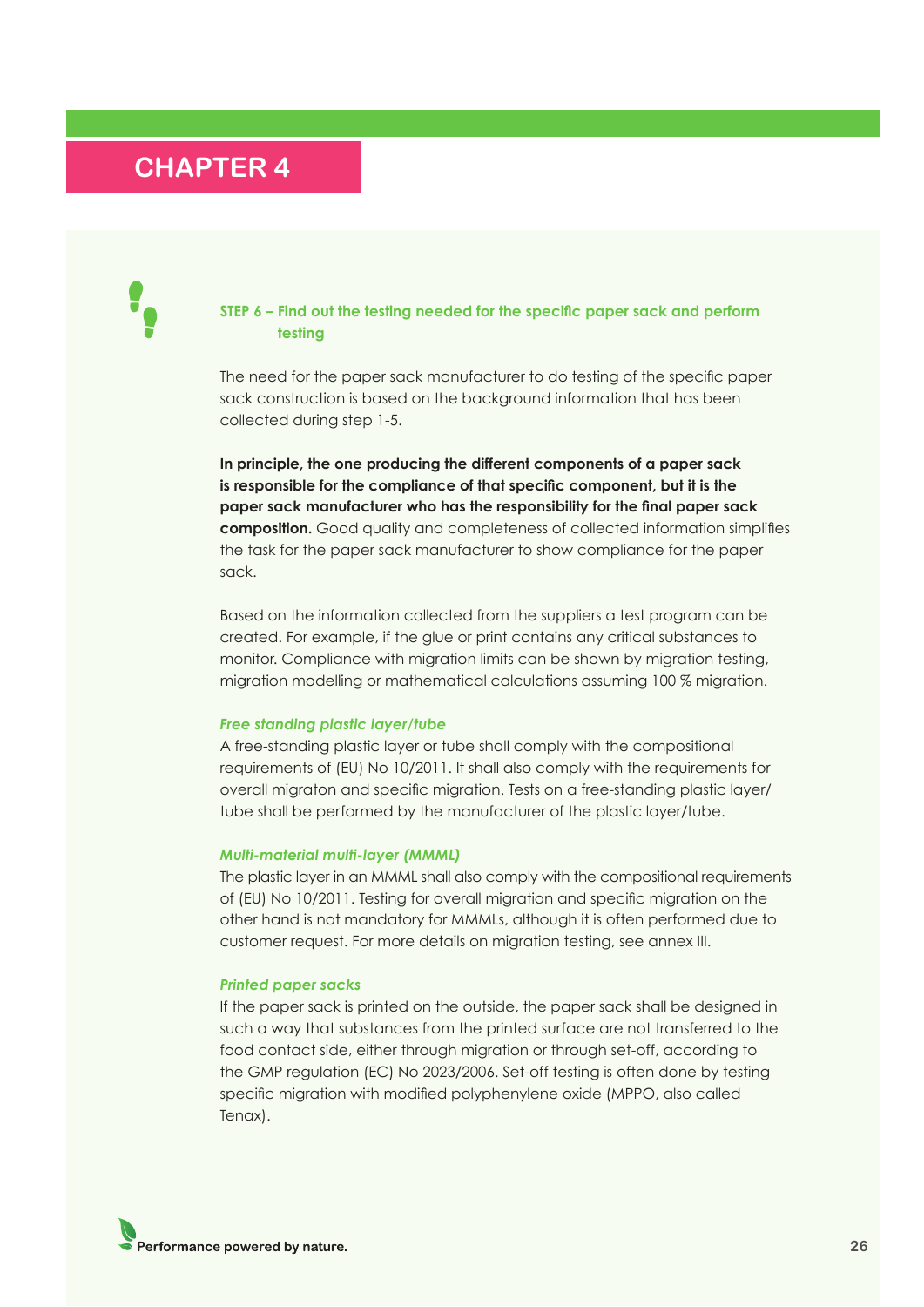|  | Table 4: Type of testing needed for Paper sack type A, B and C |  |  |
|--|----------------------------------------------------------------|--|--|
|--|----------------------------------------------------------------|--|--|

| <b>Tests</b>                             | <b>Type A</b>                    | <b>Type B</b>                      | Type $C$                         |
|------------------------------------------|----------------------------------|------------------------------------|----------------------------------|
| Tests according to<br><b>BfR § XXXVI</b> | Performed on<br>paper layer      | Performed on<br>paper layer        | Performed on<br>paper layer      |
| Overall migration                        | Not applicable                   | Performed on<br>plastic layer/tube | Not mandatory*                   |
| Specific migration                       | Not applicable                   | Performed on<br>plastic layer/tube | Not mandatory*                   |
| Set-off (if printed)                     | Performed on final<br>paper sack | Performed on final<br>paper sack   | Performed on final<br>paper sack |

\* Overall migration and specific migration tests are not mandatory for MMMLs but are often performed as they are requested by the customer.

#### **STEP 7 – Generate document which shows compliance with the regulations and recommendations applicable to the specific paper sack construction**

As stated in the introduction, the aim of this guideline is to propose a structured way for paper sack manufacturers to handle food contact issues. **However, deciding on measures regarding testing and compliance documentation for the final paper sack composition still requires someone with knowledge of food contact legislation.**

Based on the information collected in step 1-6, the manufacturer of the paper sack issues his own statement regarding food contact for the final paper sack. The statement should clearly state which regulations and recommendations are applicable and used as reference for the evaluation of the final paper sack. The statement should also inform about the intended use of the paper sack, suitable food types, temperatures and storage time. As a minimum, the food contact statement should include the details mentioned under step 5. For further guidance on how to prepare a food contact statement the CEPI/CITPA food contact guideline is useful (note that the CEPI/CITPA food contact guideline uses the wording Declaration of Compliance for such a statement).

The producer of a paper sack should be prepared to show a statement of compliance (FCS, DoC or similar) to his customer since this is often a customer request. However, the producer is not obliged to show the supporting documentation, i.e. test reports, to his customers. Nonetheless, the producer may choose to do so if he wishes. The supporting documentation shall be available upon request by authorities.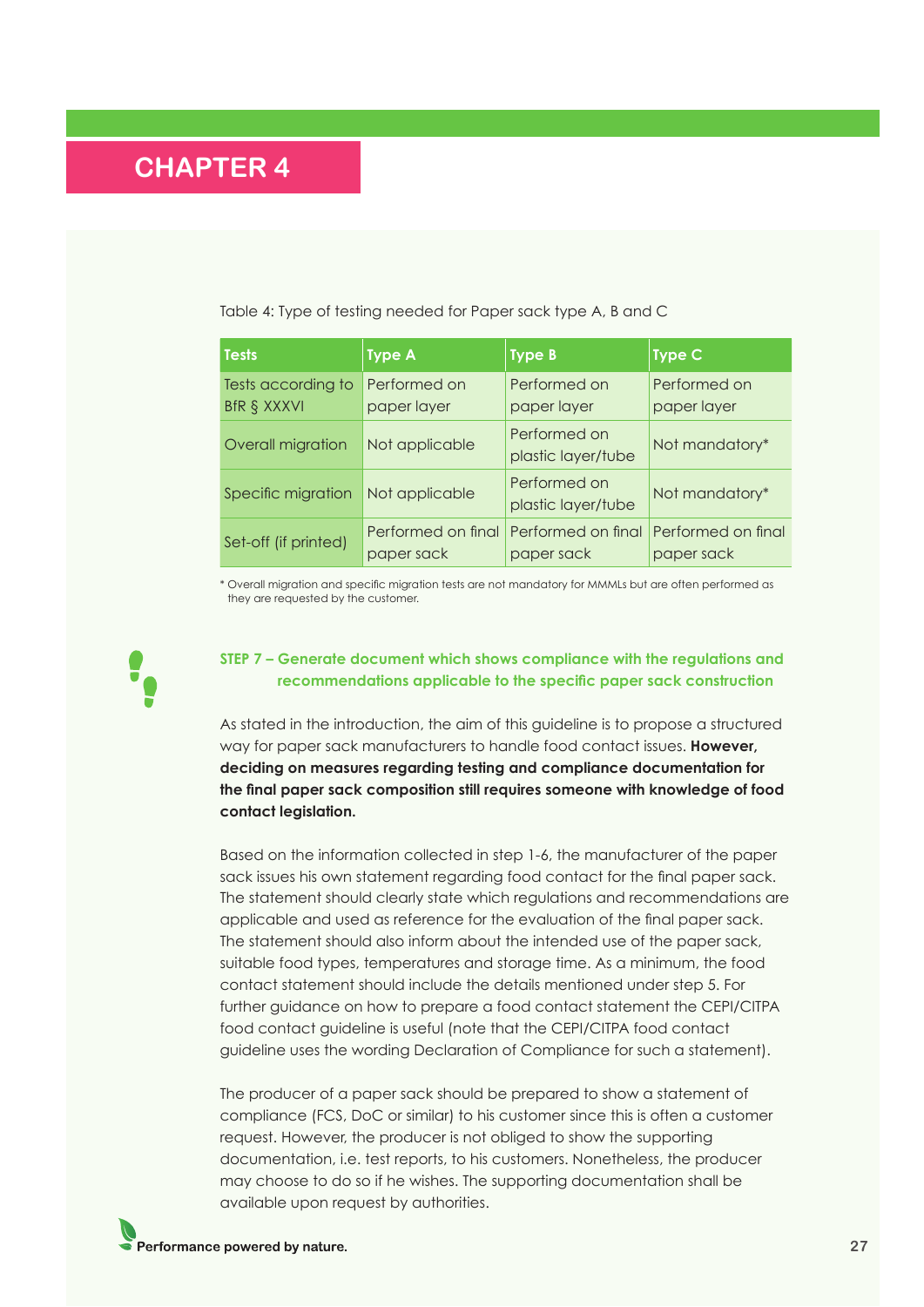### <span id="page-27-0"></span>**Labelling**

Article 15 of the framework regulation (EC) No 1935/2004 requires that materials and articles not yet in contact with food shall be accompanied with the words "for food contact" or a specific indication as to their use, such as coffee machine, wine bottle, soup spoon, or the symbol depicted below. If necessary, the label shall also contain special instructions for safe and appropriate use, such as restrictions on type of food to be packed in the material or article.



Figure 3: Article 15 of the Framework Regulation (EC) No 1935/2004 on materials and articles intended to come into contact with food specifies the labelling requirements. It says that food contact materials shall be accompanied by the words "for food contact" or the above symbol, unless it is obvious that the article is intended for food contact.

The label shall also include the name or trade name, address of the manufacturer, processer, or seller responsible for placing the material or article on the market. Adequate information to ensure traceability is also required.

There are no recommendations or demands on the size of the symbol. The labelling does not have to appear on the sack itself but can instead be provided on the accompanying documents.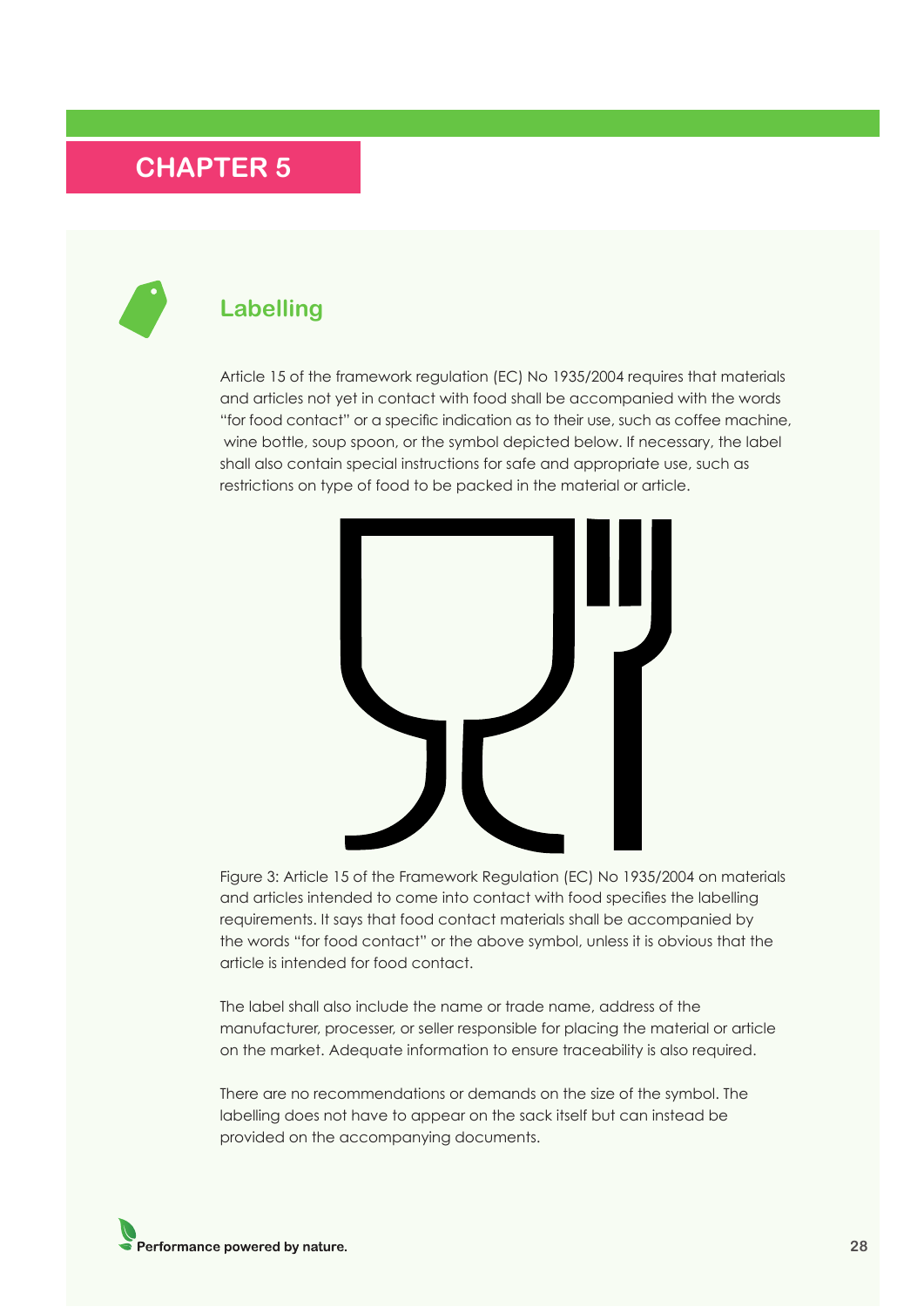### <span id="page-28-0"></span>**Non-intentionally added substances (NIAS)**

Non-intentionally added substances (NIAS) may be present in all types of food contact materials. NIAS are defined in (EU) No 10/2011 as "an impurity in the substances used or a reaction intermediate formed during the production process or a decomposition or reaction product".

The International Life Science Institute (ILSI) guidance on risk assessment of NIAS expands the definition of NIAS by including contaminants from the surrounding environment during production, storage and transport, such as lubricants from the process equipment, but also unknown contaminants that are often unpredictable.

According to article 19 of (EU) No 10/2011, NIAS shall be risk assessed in accordance with internationally recognised scientific principles on risk assessment. All NIAS also have to comply with the general safety requirements of article 3 in (EC) No 1935/2004.

For guidance on how to risk assess NIAS see ILSI's "Guidance on Best Practices on the Risk Assessment of Non Intentionally Added Substances (NIAS) in Food Contact Materials and Articles" (2015).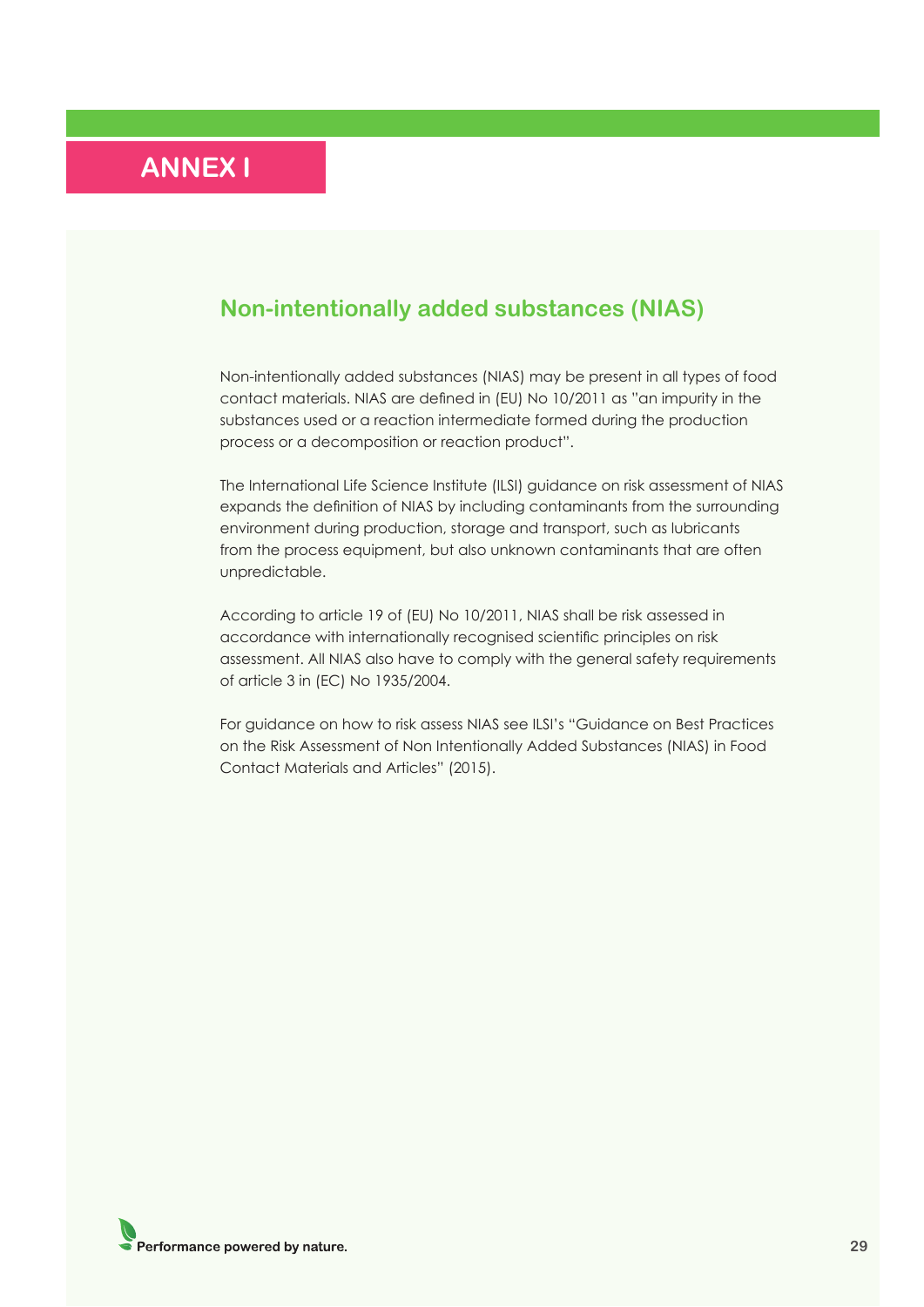### <span id="page-29-0"></span>**ANNEX II**



### **Recycled materials for food contact**

### **Recycled paper and board**

Recycled paper and board are allowed to be used in the manufacture of paper and board according to BfR XXXVI. Careful selection of the grade of recycled fibres and the use of suitable cleaning methods shall take place before using recycled fibres.

Materials and articles made from recycled fibres shall comply with the requirements set out in recommendation XXXVI. Due to the risk of contamination by substances originating from printing inks, glues etc., there are additional requirements for specific substances. These can be found in the annex of BfR XXXVI.

#### **Recycled plastic**

Recycled plastic for food contact must comply with the requirements set out in (EC) No 282/2008. To fulfil the requirements in (EC) No 282/2008 only recycled plastic from an authorised recycling process can be used in the manufacture of food contact plastics.

According to the regulation, the European Commission shall establish a community register of authorised recycling processes, but as of today this register does not exist. In the meantime, recycled plastics from a recycling process positively evaluated by the European Food Safety Authority (EFSA) may be used.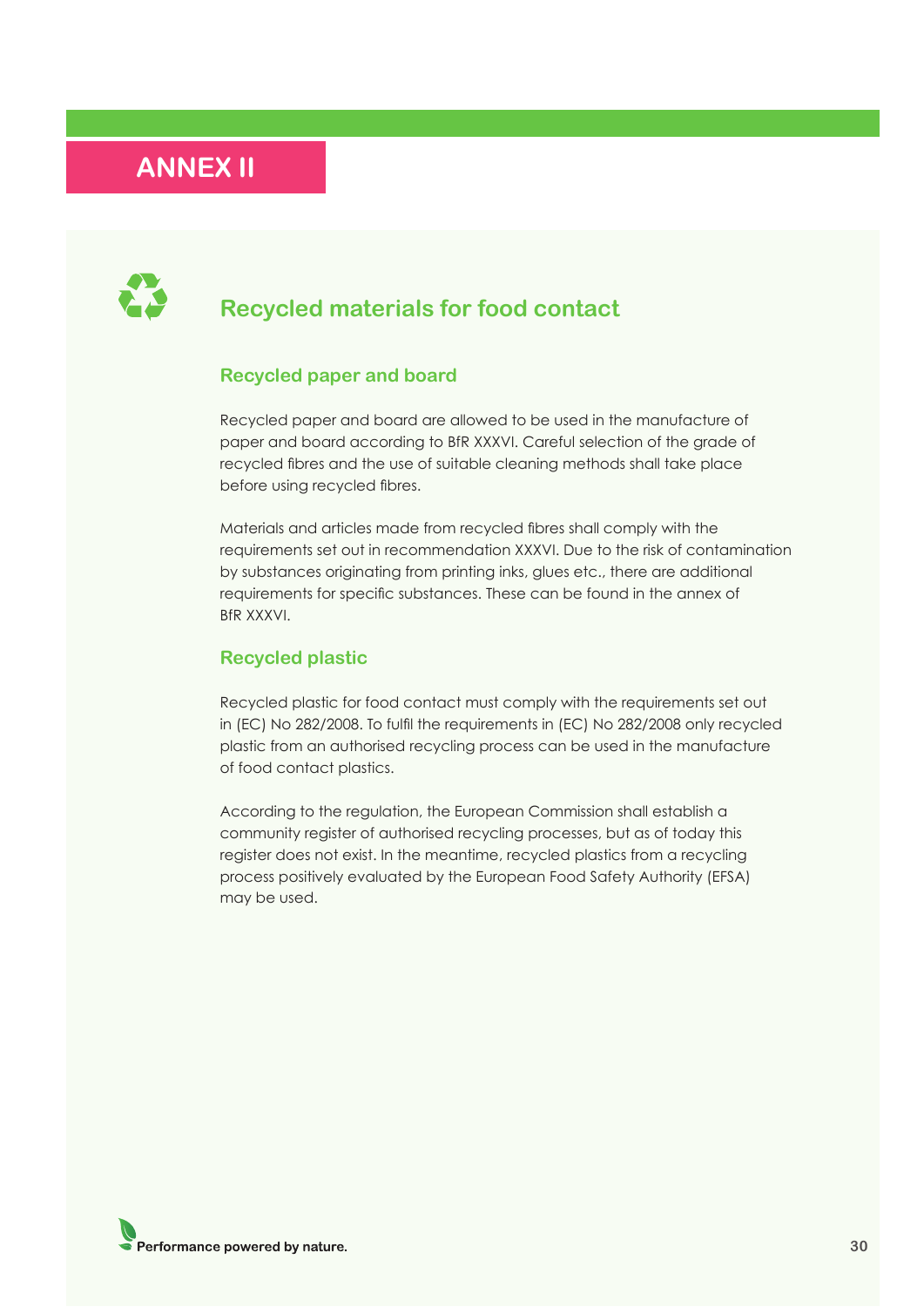## <span id="page-30-0"></span>**ANNEX III**



### **Migration testing**

Although multimaterial and multi-layers are exempted from migration testing according to (EU) No 10/2011, it is often performed on such materials and articles due to customer requests.

#### **Food simulants**

Migration testing can be performed using real food but is mostly performed using food simulants intended to mimic real food. For both overall and specific migration, a combination of food simulants is used to cover the intended use. The simulants used are listed below. To cover all types of food migration to simulants A, B and D2 is performed. Simulant E is used when testing specific migration. For details on categories of food types and assignment of food simulants see annex III of (EU) No 10/2011.

The standardized food simulants are:



- $\sum$  Simulant A 10 % ethanol
- $\sum$  Simulant B 3 % acetic acid
- $\rightarrow$  Simulant C 20 % ethanol
- $\gg$  Simulant D1 50 % ethanol
- $\sum$  Simulant D2 olive oil\*
- Simulant E modified polyphenylene oxide (MPPO, also called Tenax)

\*if testing with D2 is not technically feasible 95 % ethanol and isooctane can be used instead.

#### **Testing conditions**

Testing shall be performed using standardized testing conditions representing the most extreme conditions of time and temperature foreseeable in actual use.

The standardized testing conditions can be found in annex V of (EU) No 10/2011.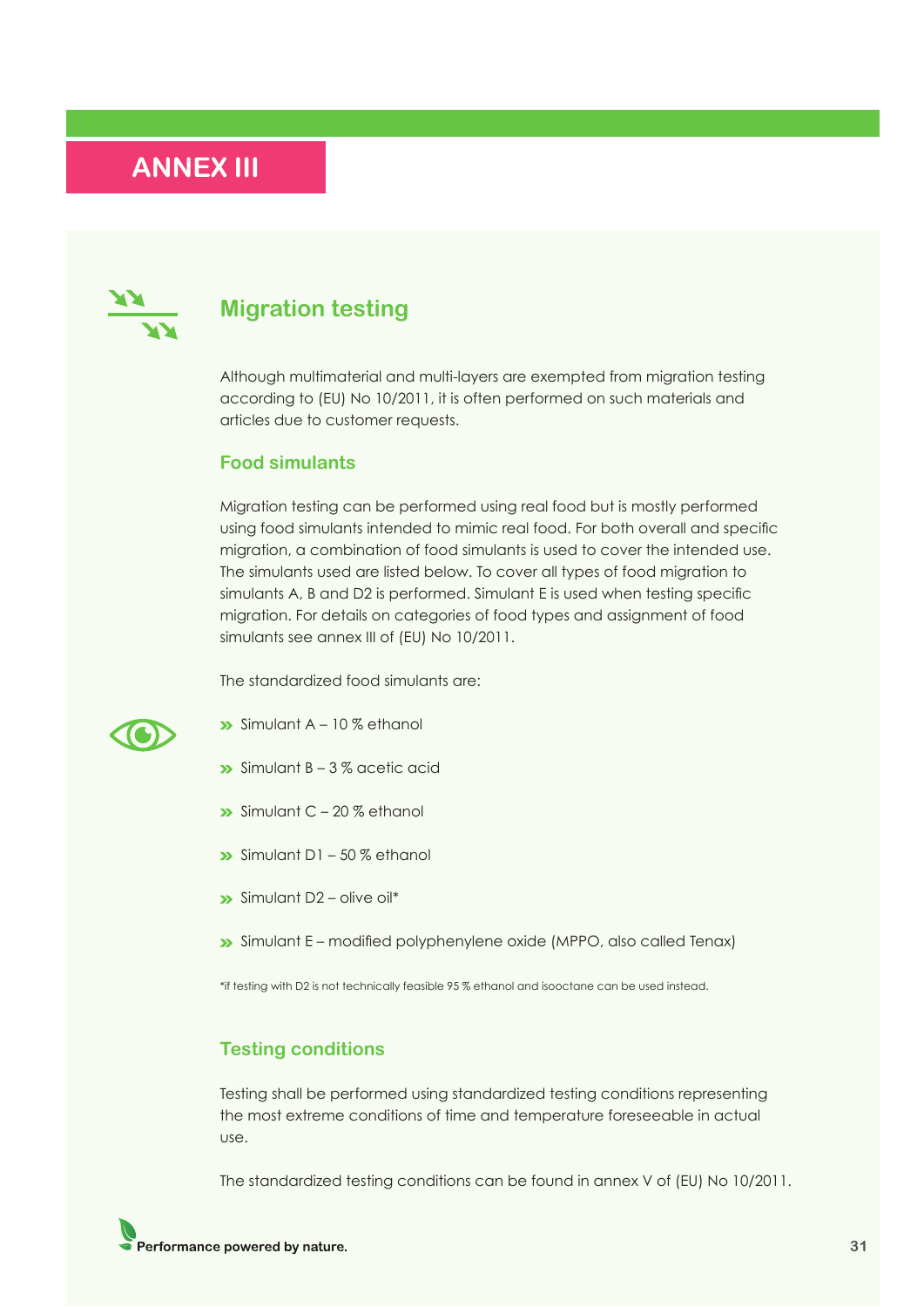## <span id="page-31-0"></span>**ANNEX IV**

### **Presence of national legislations, recommendations and standards for materials with no EU harmonised specific measure**

Below is a non-exhaustive list on the presence of national legislations, recommendations and standards for food contact materials not regulated under an EU harmonised specific measure. The table is based on the information in the Joint Research Centre's (JRC) report "Non-harmonised food contact materials in the EU: regulatory and market situation" from 2016. For links to some of the legislations and recommendations see annex V.

|                     | <b>Paper and</b><br>paperboard | <b>Adhesive</b>           | <b>Printing ink</b> |
|---------------------|--------------------------------|---------------------------|---------------------|
| France              | $\boldsymbol{\mathsf{X}}$      | $\boldsymbol{\mathsf{X}}$ | $\mathsf X$         |
| Netherlands         | $\mathsf X$                    | $\mathsf X$               | $\mathsf X$         |
| Croatia             | $\mathsf X$                    | $\times$                  | $\mathsf X$         |
| Czech Republic      | $\mathsf X$                    |                           | $\mathsf X$         |
| Germany             | $\times$                       | $\times$                  | (x, draft only)     |
| <b>Italy</b>        | $\times$                       | $\times$                  | $\times$            |
| Slovakia            | $\times$                       |                           | $\mathsf X$         |
| Spain               |                                | $\mathsf X$               |                     |
| Switzerland         |                                |                           | $\mathsf X$         |
| <b>Belgium</b>      | $\mathsf X$                    |                           |                     |
| Greece              | $\mathsf X$                    |                           |                     |
| Nordic Co-operation | $\times$                       |                           |                     |
| Poland              | $\mathsf X$                    |                           |                     |
| Romania             |                                |                           | $\mathsf X$         |
| <b>USA</b>          | $\mathsf X$                    | $\mathsf X$               |                     |
| China               | $\mathsf X$                    | $\mathsf X$               | $\mathsf X$         |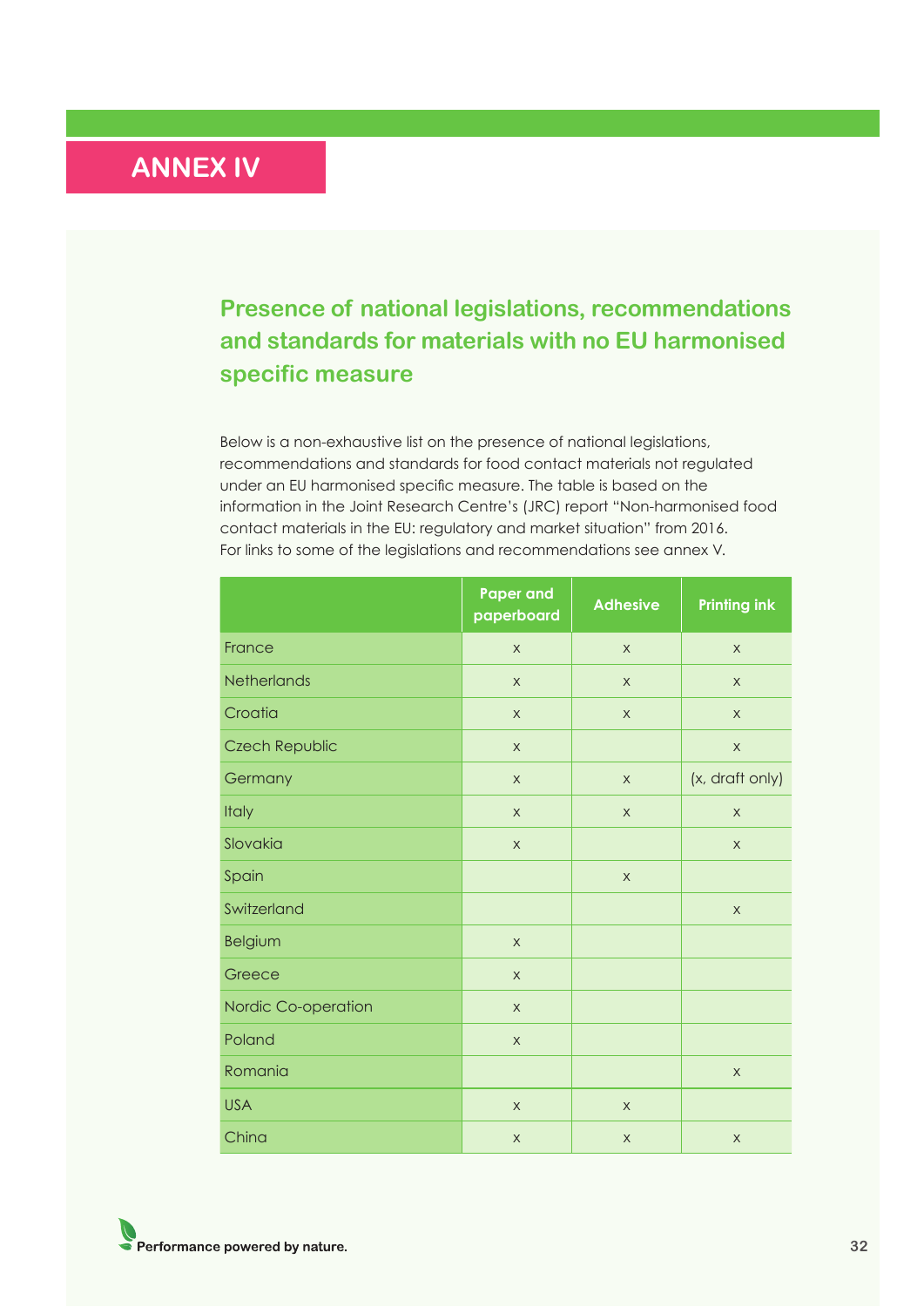## <span id="page-32-0"></span>**ANNEX V**



### **Links**

Below are links to some of the regulations mentioned in the guideline and other useful information.

### **Legislations and recommendations**

#### **European level**

European harmonised regulations can be found on the European Commission's website on food contact materials  *[https://ec.europa.eu/food/safety/chemical\\_safety/food\\_contact\\_materials\\_en](https://ec.europa.eu/food/safety/chemical_safety/food_contact_materials_en)*

#### **National level (not an exhaustive list)**

German BfR recommendations on several types of material for food contact  *<https://bfr.ble.de/kse/faces/DBEmpfehlung.jsp?filter=clear>* Switzerland, 817.023.21 Ordonnance du DFI sur les matériaux et objets destinés à entrer en contact avec les denrées alimentaires  *<https://www.admin.ch/opc/fr/classified-compilation/20143393/index.html>* France, DGCCRF Matériaux au contact des denrées alimentaires  *<https://www.economie.gouv.fr/dgccrf/Materiaux-au-contact-des-denrees-alimentaires>* Italy, MOCA Materiali ed Oggetti a Contatto con  *[http://www.salute.gov.it/portale/temi/p2\\_6.jsp?id=1173&area=sicurezzaAlimentare&menu=chimica](http://www.salute.gov.it/portale/temi/p2_6.jsp?id=1173&area=sicurezzaAlimentare&menu=chimica)* Dutch Commodities Act Regulation on Packaging and Consumer Articles Coming into Contact with Foodstuffs (Warenwet)  *<https://wetten.overheid.nl/BWBR0034991/2017-01-01>*

#### **Guidelines**

CEPI/CITPA Food contact guidelines for the compliance of paper and board materials and articles  *[http://www.citpa-europe.org/sites/default/files/Food%20Contact%20Guidelines\\_2019\\_final.pdf](http://www.citpa-europe.org/sites/default/files/Food%20Contact%20Guidelines_2019_final.pdf)* CEPI Guideline on good manufacturing practice for the manufacture of paper and board for food contact  *[http://www.cepi.org/mediacentre/publications?tid=18&field\\_date2\\_value%5Bvalue%5D%5Byear%5D=&page=1](http://www.cepi.org/mediacentre/publications?tid=18&field_date2_value%5Bvalue%5D%5Byear%5D=&page=1)* EuPIA documents on the use of printing inks on food contact materials and articles  *<https://www.eupia.org/key-topics/food-contact-materials>*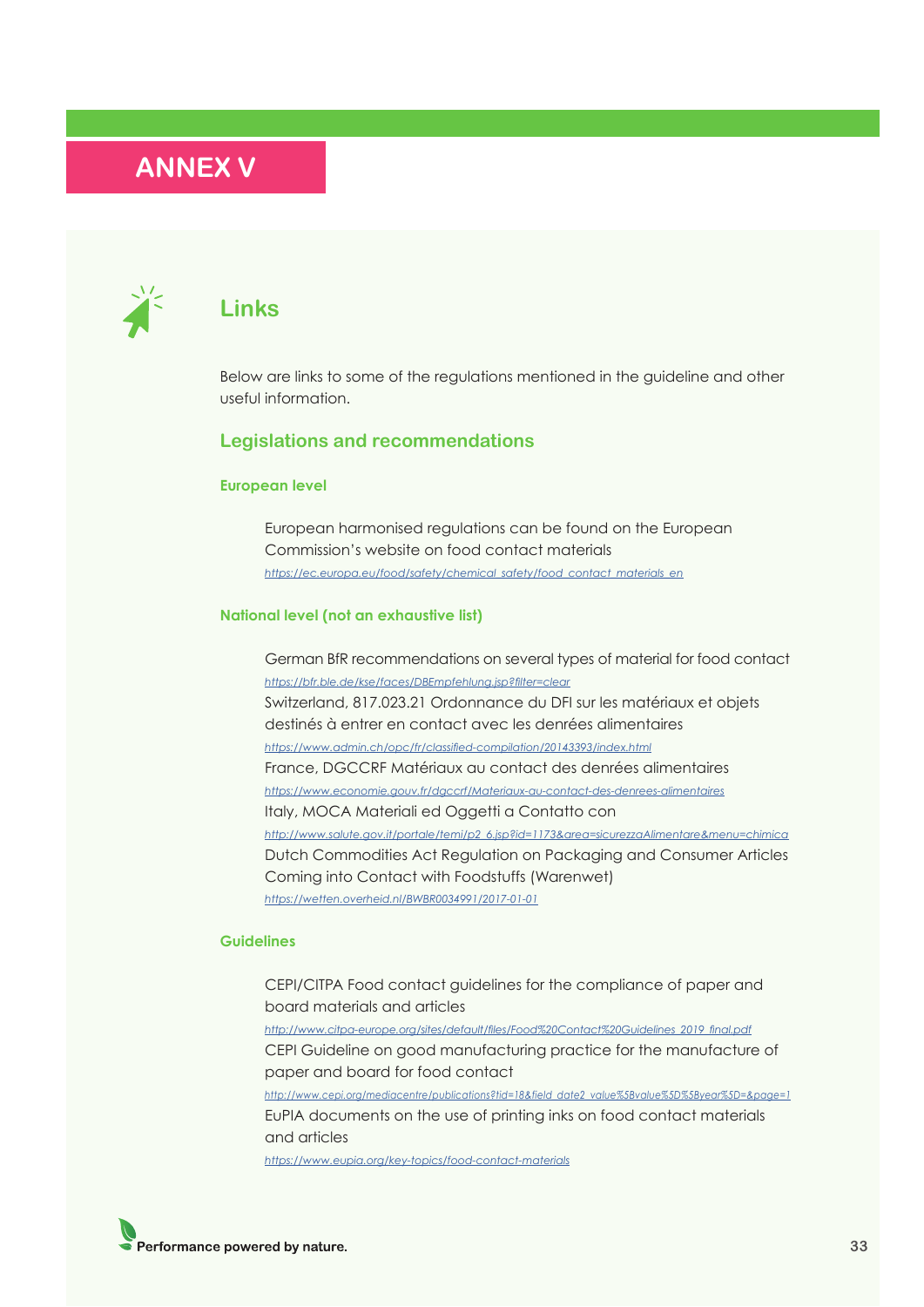## **ANNEX V**



### **Links**

### **Legislations and recommendations**

#### **Guidelines**

ILSI Guidance on best practices on the risk assessment of non-intentionally added substances (NIAS) in food contact materials and articles  *[https://ilsi.eu/publication/guidance-on-best-practices-on-the-risk-assessment-of-non-intentionally](https://ilsi.eu/publication/guidance-on-best-practices-on-the-risk-assessment-of-non-intentionally-a)[added-substances-nias-in-food-contact-materials-and-articles/](https://ilsi.eu/publication/guidance-on-best-practices-on-the-risk-assessment-of-non-intentionally-a)*

The Nordic Co-operation has published several guidelines on different types of food contact materials

 *<https://www.norden.org/en/publications>*

#### **Other**

JRC report on "Non-harmonised food contact materials in the EU: regulatory and market situation" (2016)

 *[https://ec.europa.eu/jrc/en/publication/eur-scientific-and-technical-research-reports/non](https://ec.europa.eu/jrc/en/publication/eur-scientific-and-technical-research-reports/non- harmonised-food-contact-materials-eu-regulatory-and-market-situation-baseline-study)[harmonised-food-contact-materials-eu-regulatory-and-market-situation-baseline-study](https://ec.europa.eu/jrc/en/publication/eur-scientific-and-technical-research-reports/non- harmonised-food-contact-materials-eu-regulatory-and-market-situation-baseline-study)*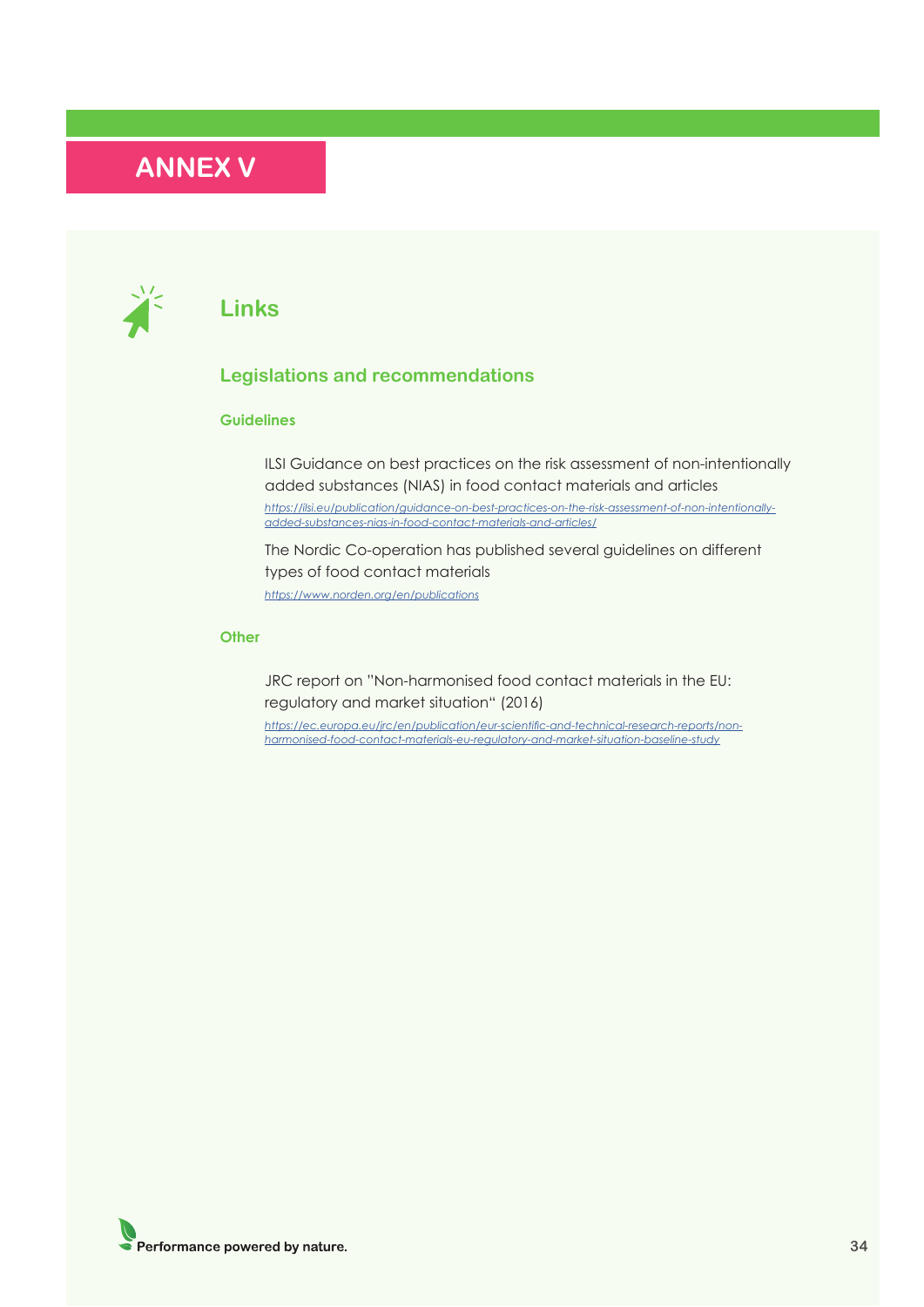# <span id="page-34-0"></span>**ANNEX VI**

## **Glossary**

| <b>Term</b>        | <b>Meaning</b>                                                                                                                                                                                                                                                                          |
|--------------------|-----------------------------------------------------------------------------------------------------------------------------------------------------------------------------------------------------------------------------------------------------------------------------------------|
| <b>BfR</b>         | Bundesinstitut für Risikobewertung (German Federal Institute<br>for Risk Assessment)                                                                                                                                                                                                    |
| <b>CEPI</b>        | Confederation of European Paper Industries                                                                                                                                                                                                                                              |
| <b>CITPA</b>       | International Confederation of Paper and Board Converters<br>in Europe                                                                                                                                                                                                                  |
| DoC                | <b>Declaration of Compliance</b>                                                                                                                                                                                                                                                        |
| <b>EFSA</b>        | European Food Safety Authority                                                                                                                                                                                                                                                          |
| ESG                | European Paper Sack Research Group                                                                                                                                                                                                                                                      |
| <b>EUPIA</b>       | <b>European Printing Ink Association</b>                                                                                                                                                                                                                                                |
| <b>FCM</b>         | <b>Food Contact Materials and Articles</b>                                                                                                                                                                                                                                              |
| <b>FCS</b>         | <b>Food Contact Statement</b>                                                                                                                                                                                                                                                           |
| Food simulant      | A test medium mimicking food, used in migration testing                                                                                                                                                                                                                                 |
| FDHA               | <b>Federal Department of Home Affairs</b>                                                                                                                                                                                                                                               |
| Functional barrier | A barrier consisting of one or more layers of any type of<br>material which ensures that the final material or article<br>complies with Article 3 of Regulation (EC) No 1935/2004                                                                                                       |
| <b>GMP</b>         | Good Manufacturing Practice, those aspects of quality<br>assurance which ensure that materials and articles are con-<br>sistently produced and controlled to ensure conformity with<br>the rules applicable to them and with the quality standards<br>appropriate to their intended use |
| <b>ILSI</b>        | International Life Science Institute                                                                                                                                                                                                                                                    |
| <b>JRC</b>         | <b>Joint Research Centre</b>                                                                                                                                                                                                                                                            |
| Migration          | The transfer of chemical substances from food contact ma-<br>terial to food                                                                                                                                                                                                             |
| <b>MMML</b>        | Multi-Material Multi-Layer - a material or article composed<br>of two or more layers of different types of materials, at least<br>one of them a plastic layer                                                                                                                           |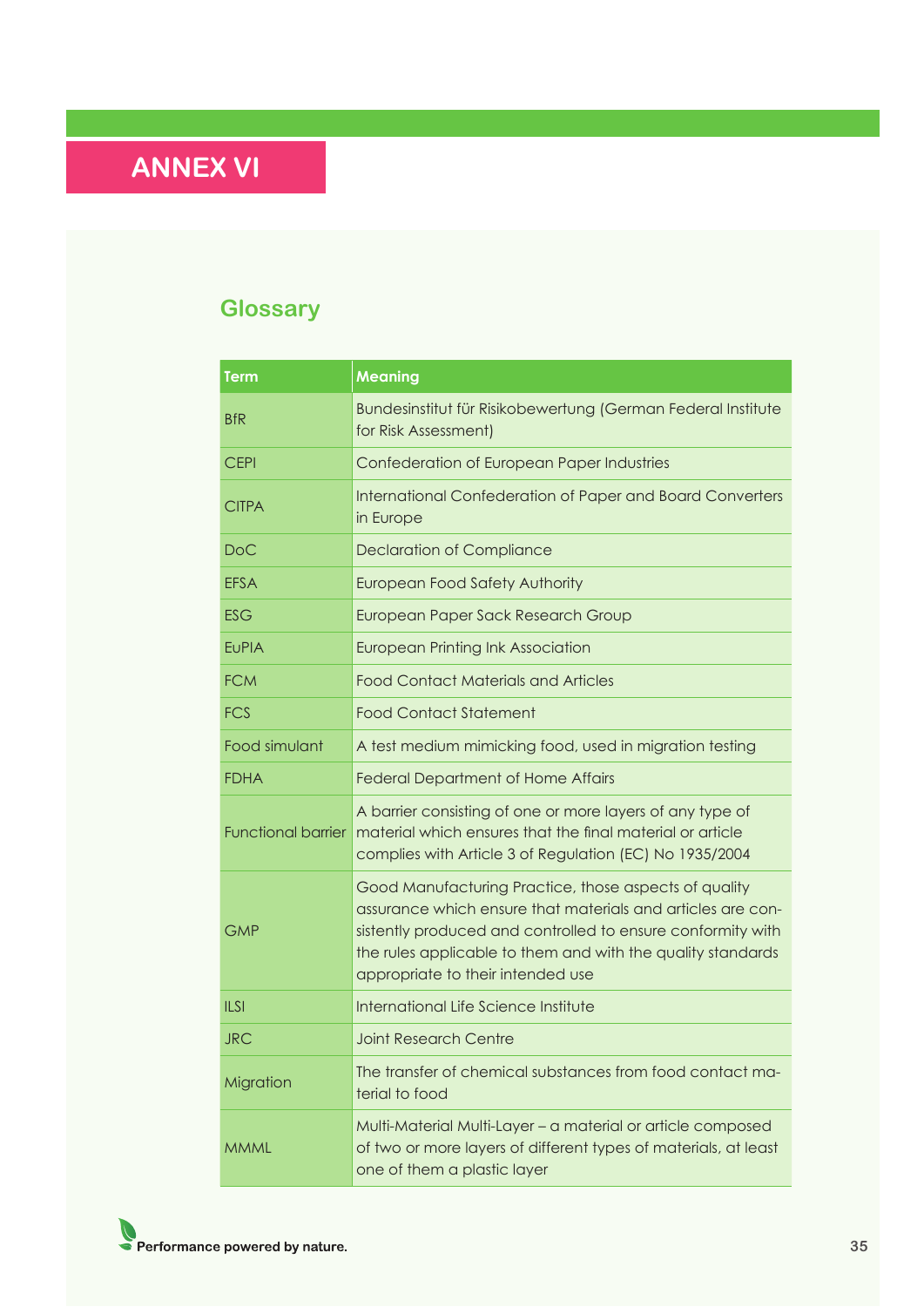# **ANNEX VI**

## **Glossary**

| Term         | <b>Meaning</b>                                                                                              |
|--------------|-------------------------------------------------------------------------------------------------------------|
| <b>MPPO</b>  | Modified polyphenylene oxide,<br>Poly (2,6-diphenyl-p-phenylene oxide)                                      |
| <b>NIAS</b>  | Non-Intentionally Added Substances                                                                          |
| OML          | <b>Overall Migration Limit</b>                                                                              |
| <b>PFT</b>   | Polyethylene terephthalate                                                                                  |
| <b>REACH</b> | Regulation (EC) No 1907/2006 on the Registration,<br>Evaluation, Authorisation and Restriction of Chemicals |
| <b>SML</b>   | Specific Migration Limit                                                                                    |